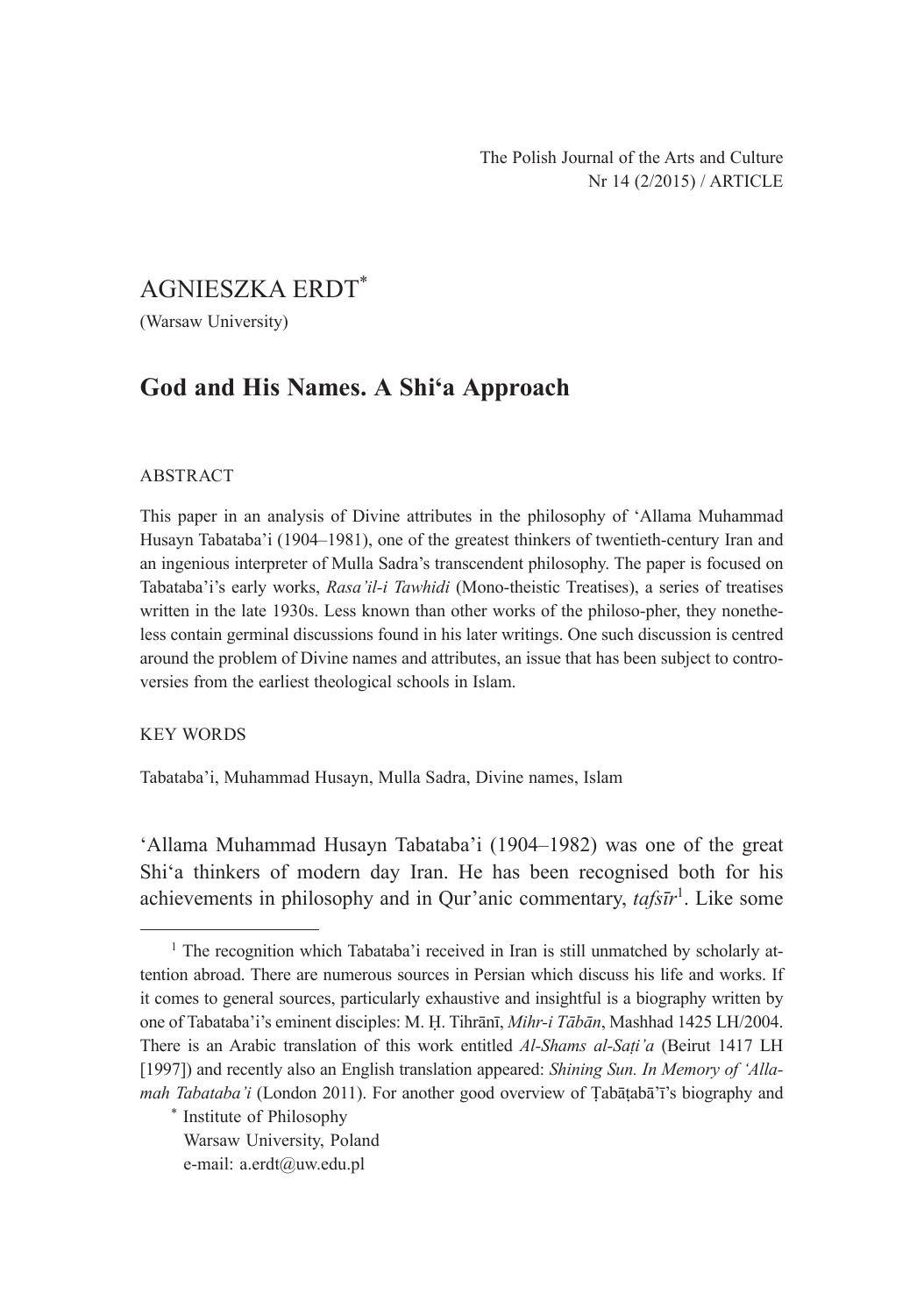other modern thinkers (such as Shah Wali Allah and 'Allama al-Mashriqi from India-Pakistan; or Muhammad 'Abduh and Muhammad Rashid Rida from Egypt) Tabataba'i was a scholar who reinvigorated in Iran the discipline of *tafsīr*<sup>2</sup> , after it had been underestimated for centuries. 'Allama was also an ingenious interpreter of the philosophy of Mulla Sadra (ca.1571–1640), called in Arabic *al-ḥikma al-muta'aliyya* (literally, the highest wisdom), or transcendent philosophy, as it is often rendered in English. Mulla Sadra combined virtually all the important Islamic intellectual traditions: the illuminationist philosophy of Suhrawardi and his followers, Sufism of Ibn 'Arabi, the traditional metaphysical teachings of Islamic peripatetic philosophers interpreted in a neo-Platonic fashion (for example, the doctrine of emanation), as well as Shi'a and rational theology of *kalām*. What Mulla Sadra achieved, however, was hardly a simple combination of these traditions or a systematization of the previous teachings – he created his own innovative philosophy in which – in contrast to his philosophical antecedents – he claimed the primacy of existence over essence, Ar. *iṣālat al-wujūd*. In the modern era, the transcendent philosophy of Mulla Sadra enjoyed a great wave of interest and interpretations in religious and academic circles<sup>3</sup>, and Tabataba'i's work "The Final Goal of Philosophy" (*Nihayat al-Hikma*) is still a textbook of Sadrean philosophy used in Shi'a religious seminaries.

A prolific writer, Tabataba'i visited most areas of traditional philosophical and religious inquiry. One interesting example is his discussion about God's names. This discussion, however, can be approached from a few perspectives:

1. A 'semantic' perspective: were names first predicated about God and only then about humans? Is name identical with the named one?

main ideas in English see: H. Algar, *'Allāma Sayyid Muḥammad Ḥusayn Ṭabāṭabā'ī: Philosopher, Exegete, and Gnostic*, "Journal of Islamic Studies" 2006, Vol. 17, No. 3, pp. 326–351. As far as the sources available in English are considered, apart from the above, there are several encyclopaedic references about the 'Allama and some articles on various aspects of his thought, neither of them, however, includes a discussion about Divine names.<br><sup>2</sup> In transliteration of terms and names, both in Arabic and Persian, I follow the IJMES

system, cf. http://ijmes.chass.ncsu.edu/docs/TransChart.pdf. For additional JMES guidelines on transliteration see: http://ijmes.chass.ncsu.edu/IJMES\_Translation\_and\_Transliteration\_Guide.htm. All translations in this paper are mine, unless otherwise stated.

<sup>&</sup>lt;sup>3</sup> For example, the Tehran school of neo-Sadrism was co-founded at the end of the nineteenth century by Mulla 'Abdullah Zunuzi together with Aqa Muhammad Riza Qamashi'i, Mirza Abu al-Hasan Jilvih and Mirza Husayn Sabzivari. Tabataba'i was acquainted with it through 'Ali Mudarris (1818–1889) with his book *Badaya'al-Hikm*, an exposition of Sadrism and through his studies in Najaf under Sayyid Husayn Badkubi (1876–1939).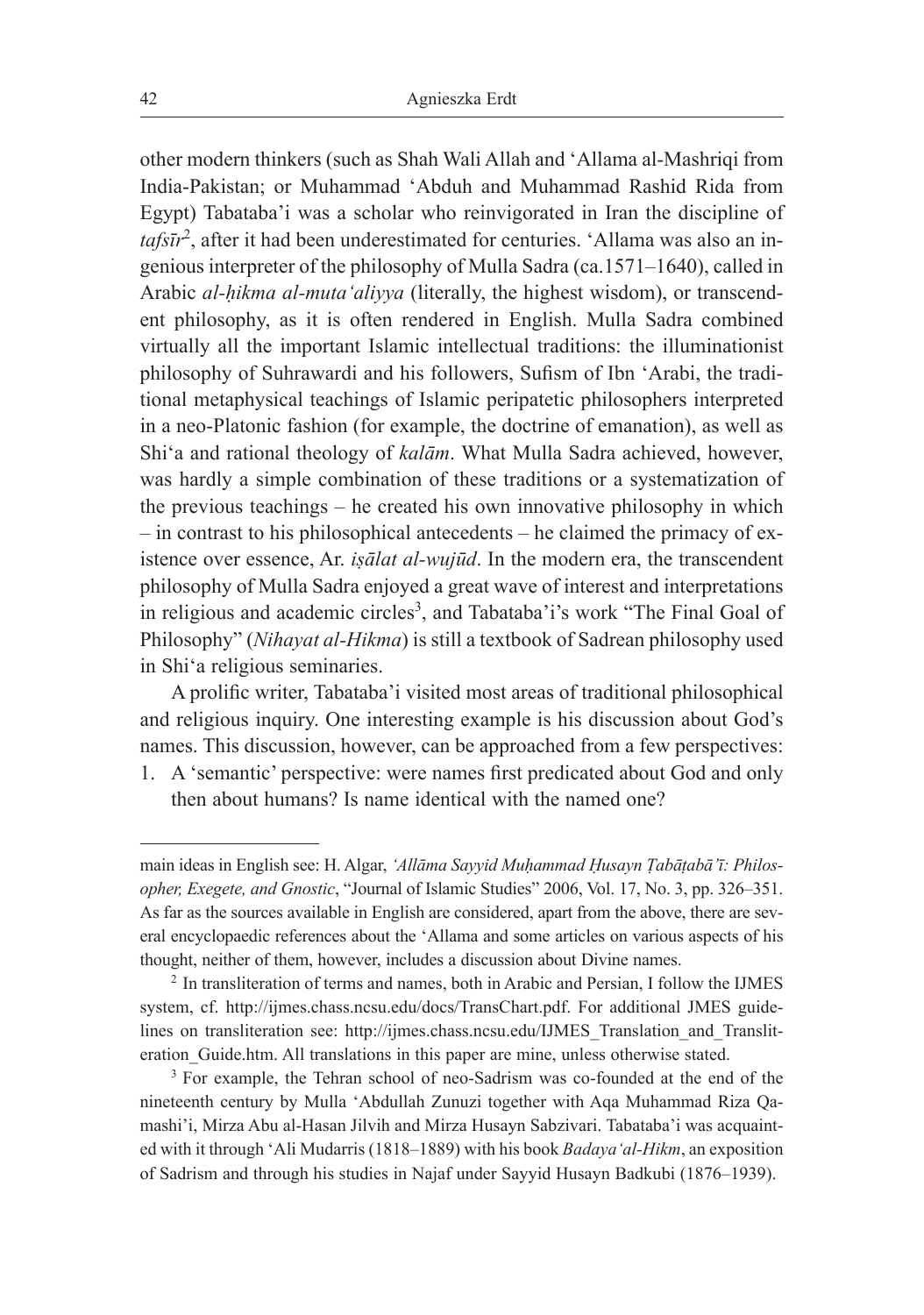- 2. An ontological perspective: what is the ontological status of God's names? Are they co-eternal or created? What is their relation with God's essence? What is their role in creation?
- 3. An epistemological perspective: how can we know God's names? How can we explain and categorise them?<sup>4</sup>

All three perspectives have been entertained in the long tradition of scholarly and religious debate on Divine names. The discussion started as early as the emergence of the first theological school of Islam, the rationalist theology of *kalām*. The first of these theologians, the Mu'tazilis, argued for the oneness of Divine essence and attributes with God*.* For them, if attributes had a separate essence they would be like companions of God. So, the Mu'tazilis claimed that their view averted the possibility of introducing polytheism, Ar. *shirk*, into God's essence. An opposing group of theologians, the Ash'aris, interpreted the Mu'tazili doctrine as a nullification of attributes, Ar. *ṭa'ṭīl*, and claimed that attributes were completely separate from God's essence. This view of attributes as finite, contingent essences, having existence in something else, Ar. *wujūd bi-l-qhayr*, brought on them, in turn, the accusation of anthropomorphism, *tashbīh*, and literalism. The Shi'a teachings on divine attributes emphasised the need for allegorical interpretation, *ta'wīl,* in order to avert both anthropomorphism and nullification. A view was adopted that there is no plurality in God's essence and the essential attributes (like knowledge, speech, life) are identical with Him whereas the names of acts are extraneous to the Divine Essence<sup>5</sup>. Mulla Sadra gave an interesting reinterpretation of the Shi'a philosophical view of the issue. For him, the essential attributes were in ontological unity with God's essence and shared in God's existence.

<sup>4</sup> Cf. M. R. Kāshifī, *Ma'anā-shinākhtī Ṣifāt-i Ilahī az Dīdgāh-i 'Allāmih Ṭabāṭabā'ī*, "Kalām-i Islāmī" 1382 SH/2003, No. 48 (Zimistān/Winter), pp. 110–111. In his article, Kashifi employs the third, semantic perspective. Cf. ibidem, pp. 110–129. Some other aspects of Tabataba'i's view on Divine names have also been discussed (in Persian). For comparative study of Tabataba'i's and Maturidi's approaches see: Ḥ. A. Nāṭiqī, *Barrasī-yi Taṭbīqī Mabhas-i Ṣifāt-i Ilahīaz Manẓar-i 'Allāmih Ṭabāṭabā'īva Abū Manṣūr Māturīdī*, "Ṭulū'" 1384 SH/2005, No. 16 (Zimistān/Winter), pp. 85–104. There is also a study by Abu Zarr Nawruzi about Divine names in a book which Tabataba'i co-authored with M. Mutahhari entitled *The Principles of Philosophy and the Method of Realism*, but unfortunately I had no access to it when I was writing this article. Moreover, it should be mentioned that this short list of scholarly publications by no means exhausts the scope of interest which has been taken in Iran in the work of Tabataba'i (including his theory of Divine names). To my knowledge, several master and doctoral theses about Tabataba'i's view on this issue have been produced.

<sup>5</sup> Cf. M. Ḥ. Ṭabāṭabā'ī, *Al-Mīzān fī Tafsīr al-Qur'ān*, Beirut LH 1417/1997, Vol. 8, pp. 356–357.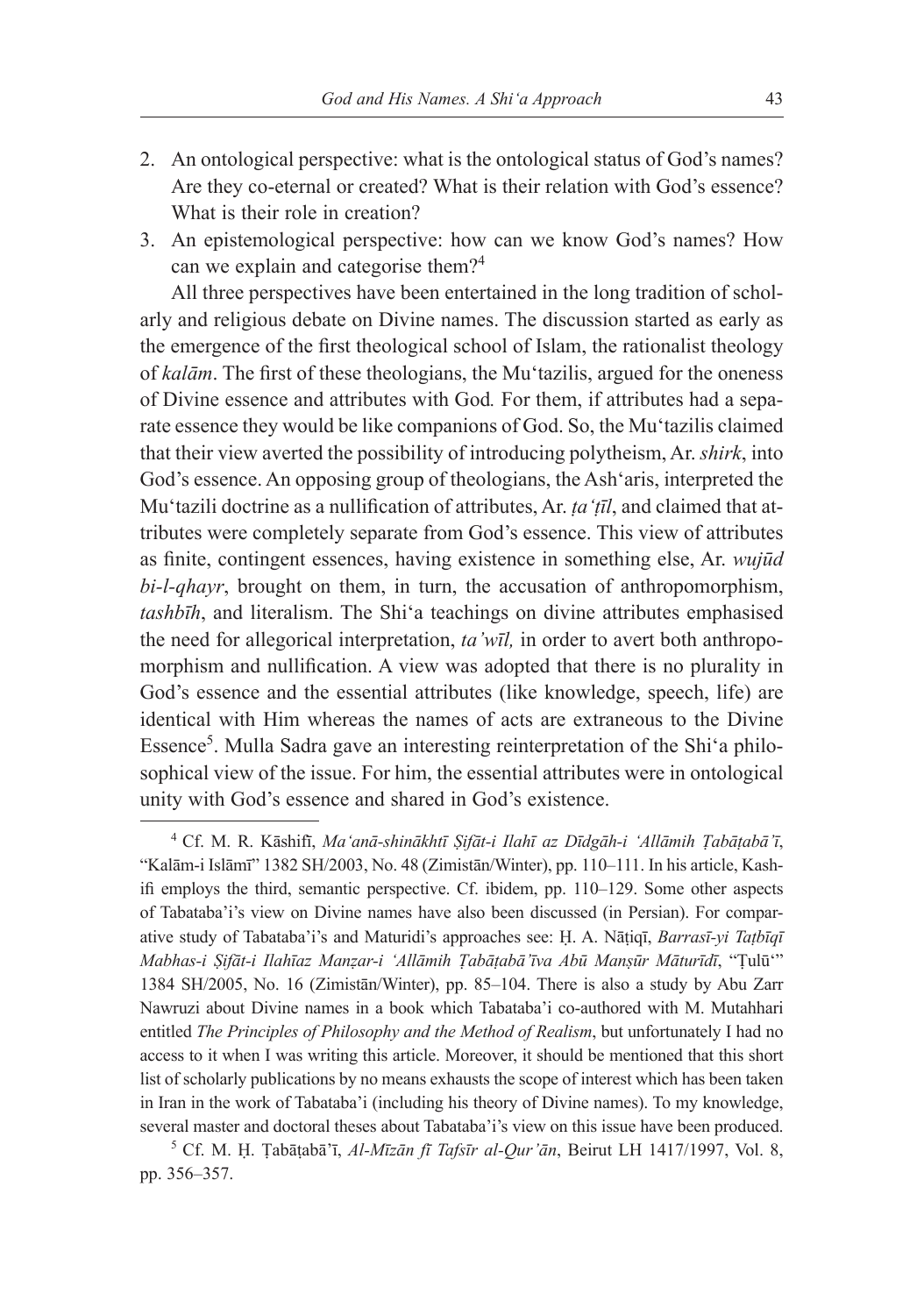In what follows, we will examine Tabataba'i's stance in this ongoing debate. We will be mostly interested in the ontological and epistemological perspectives. Firstly, we will analyse the ontic status of names to then move to the divisions and relations between names and the ten major groups Tabataba'i divides them into. We will also see that Tabataba'i, while covering most of the traditional points in the debate, is predominantly concerned with establishing harmony between philosophical positions of transcendent philosophy and the traditions of Twelver Shi'ism.

### GOD, HIS ESSENCE, AND HIS NAMES

In discussing God and His names, Tabataba'i follows the customary order of exposition from the rational theology of *kalām.* He first describes God's existence and unity, Ar. *tawhīd*, then moves to the relation of His essence to various attributes and names, and lastly discusses the expression of these attributes in creation. In a more traditional language, we might say that the order of discussion is as follows: the Divine essence, Ar. *dhāt Allah*; the essential attributes, *ṣifāt adh-dhāt*; and the attributes of Divine acts, Ar. *ṣifāt al*-*fi'l.* 

This traditional scheme is filled with a new philosophical content: Tabataba'i incorporates the philosophy of Mulla Sadra into it. Therefore, to understand the 'Allama's discussion we must briefly characterise the main premises of Sadrean philosophy<sup>6</sup>.

One of these premises is the primacy of existence, Ar. *iṣālat al-wujūd*. The external reality, Tabataba'i argues in line with Mulla Sadra, is something that undoubtedly exists. We cannot prove it. Nevertheless, denying it is sheer sophistry. Man has an innate knowledge of undeniable truths such as the existence of the world<sup>7</sup>. This external reality is equal with existence, a principle called

<sup>&</sup>lt;sup>6</sup> A fair amount of scholarship has been devoted to the philosophy of Mulla Sadra. There are a few books devoted to the philosophical thought of Mulla Sadra in its entirety. They look at him from different perspectives. For example, Muhammad Kamal's *Mulla Sadra's Transcendent Philosophy* discusses Mulla Sadra in the context of his departure from the school of illuminationism, cf. M. Kamal, *Mulla Sadra's Transcendent Philosophy*, Aldershot 2006. Seyyed Hossein Nasr's book presents Sadra's biography, main works and ideas and the sources from which Mulla Sadra drew, cf. S. H. Nasr, *Ṣadr al-Dīn Shīrāzī and His Transcendent Theosophy Background, Life and Works*, Tehran 1978. Fazlur Rahman's books is arguably the most concentrated on Sadra's transcendent philosophy, cf. F. Rahman, *The Philosophy of Mulla Sadra*, Albany 1975*.*

<sup>7</sup> M. Ḥ. Ṭabāṭabā'ī, *Tawḥīd*, [in:] idem, *Rasā'il-i Tawḥīdī*, ed. H. Khusrawshāhī, trans.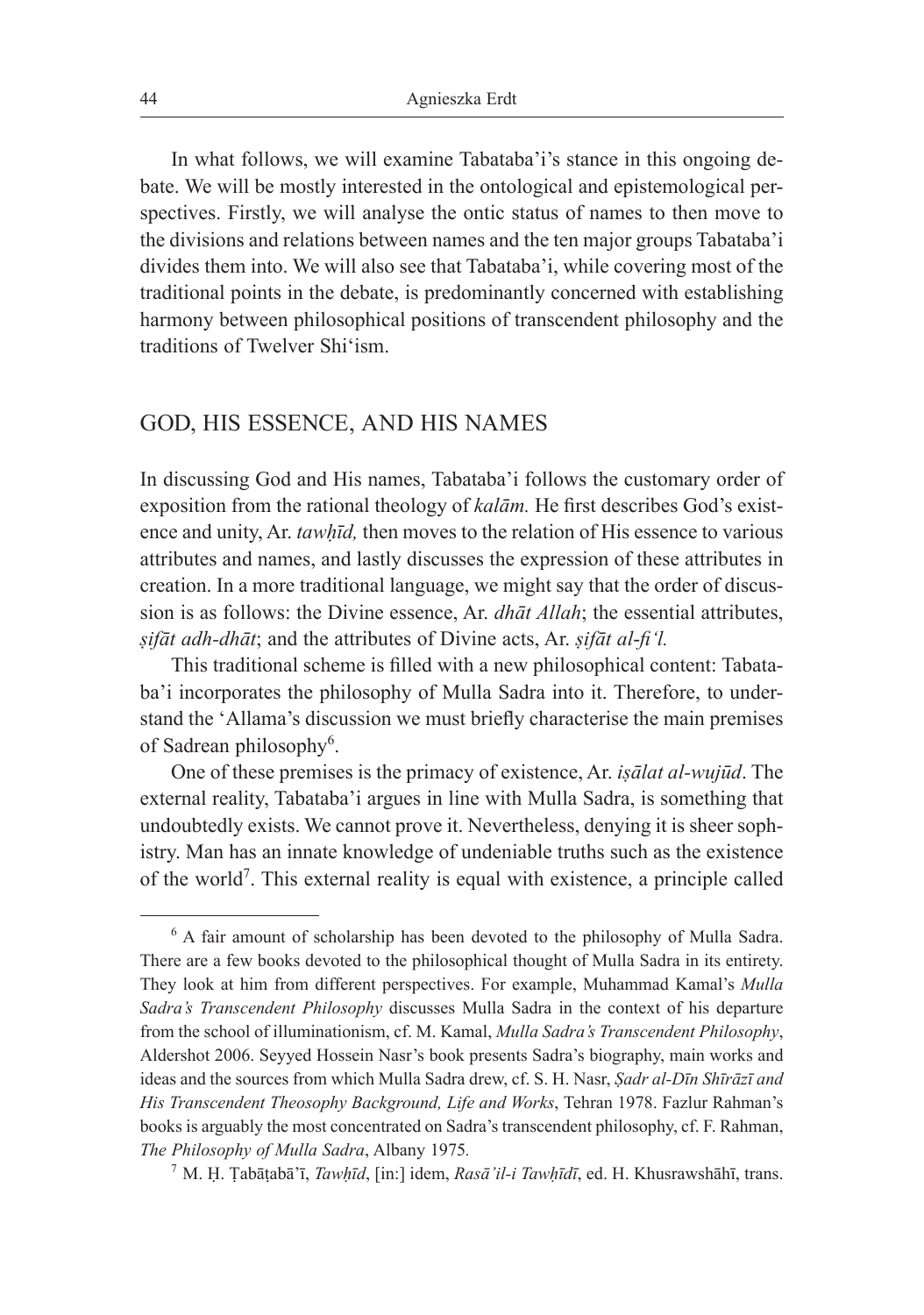the objectivity of existence, Ar. *'ayniyyat al-wujūd*. The demonstrative proof of this claim, argues Tabataba'i, can be readily grasped: there is only existence simply because non-existence cannot exist. In consequence, any second existence is impossible. Existence is thus one and undivided<sup>8</sup>.

We can analyse existence as such, and we can also analyse it in terms of quiddity, Ar. *māhiyya*. Quiddity, however, does not possess real existence, yet is part of our mental representations. Its relation to existence and non-existence is equal; quiddities may exist or may not exist as they are only abstracted from existence<sup>9</sup>.

Another Sadrean premise followed by Tabataba'i is the gradation of existence, Ar. *tashkīk al-wujūd*. Existence is one and simple but differs in terms of intensity and weakness. In Mulla Sadra's own words, these premises, i.e. the principality, objectivity and simplicity of existence, can be summarised in a single statement in which existence is described as:

[...] a single, simple, objective reality (*haqiqah 'ayniyah*). There is no difference in the essences (*dhat*) of its individuals, but only in perfection and imperfection and in intensity and weakness, or in other matters [not related to existence itself], for example, that between the whatnesses (*mahiyyah*) of the same species. The ultimate perfection for which there is nothing greater is that which does not depend on anything else, and nothing greater than it can be imagined, for all imperfect things are dependent on others, and are in need of the more complete $10$ .

The need of all beings "of the more complete" is a classic syllogism exercised by many Muslim philosophers, known as the possibility of the nobler, Ar. *imkān al-ashraf*. It implies that perfections cannot descend from God, the Origin of Effusion, unless they first reach the nobler creation. So, if something base exists, this in turn means that something nobler (as its cause) has to exist  $\text{too}^{11}$ . This principle explains the hierarchical structure of the Divine attributes (and is manifested in all other beings and worlds as well).

The principle of the intensity of existence leads to God – the perfect Being and the First Cause. God is every perfection because non-perfection would be

to Persian 'Alī Shirvānī, Qum 1390 SH/2011, pp. 15–16. More on this cf. M. Ḥ. Ṭabāṭabā'ī, *Uṣūl-i Falsafih va Ravish-i Ri'ālism,* Vol. 4–5, Tehrān 1362 SH/1983, pp. 45–46 (text and footnote). 8 Idem, *Tawḥīd*, op. cit., pp. 15–16.

<sup>9</sup> Idem, *Asmā-yi Ḥusnī*, [in:] idem, *Rasā'il-i Tawḥīdī*, op. cit., p. 43. 10 Translation by M. Legenhausen in: *The Proof of the Sincere*, "Journal of Islamic Philosophy" 2005, No. 1, pp. 12–13.

<sup>11</sup> M. Ḥ. Ṭabāṭabā'ī, *Nihāyat al-Ḥikma*, Tehrān 1370 SH/1991, pp. 319–320. Also, idem, *Vasā'it*, [in:] idem, *Rasā'il-i Tawhīdī*, op. cit., p. 164.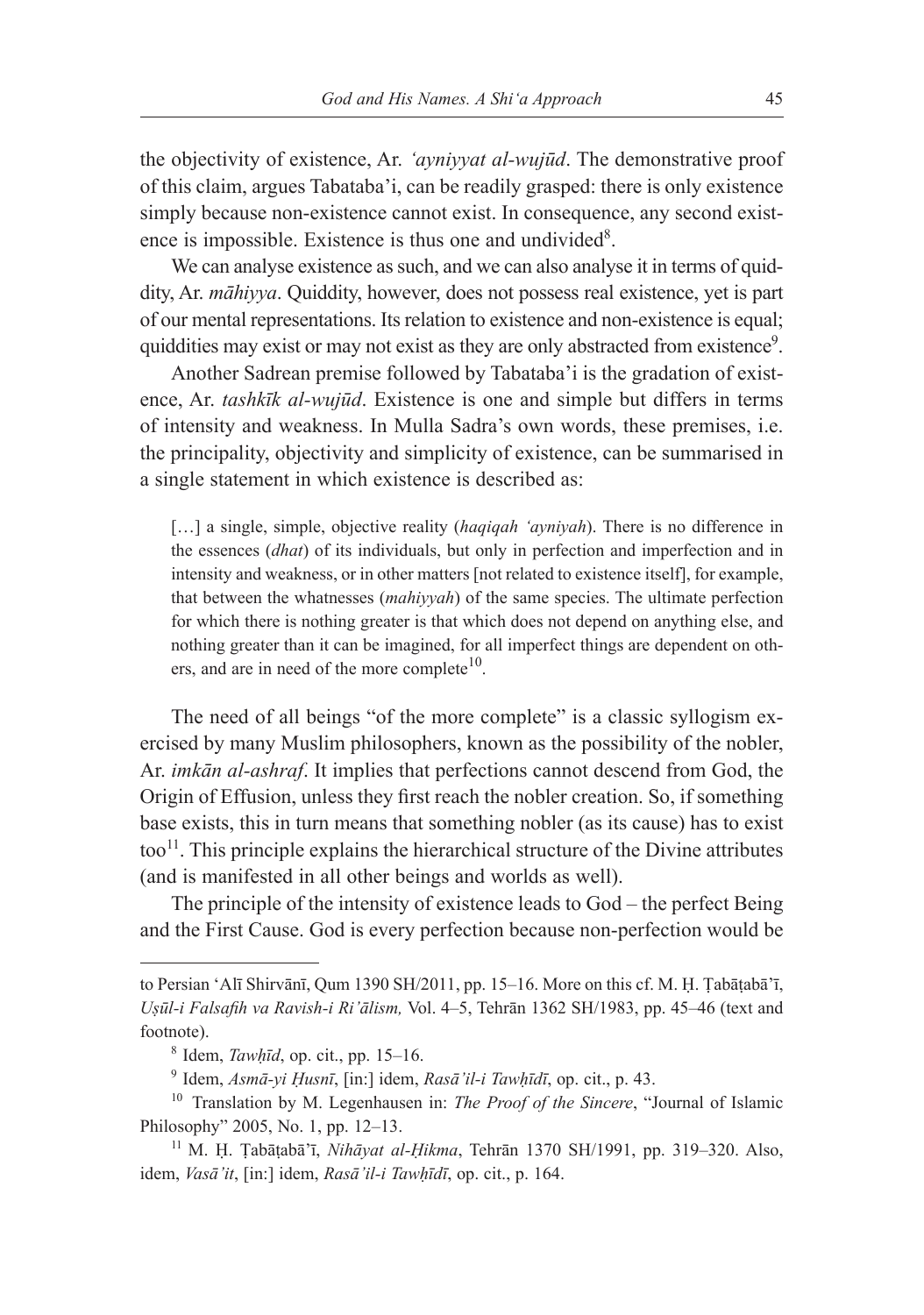lacking something, and that is impossible, for God is pure Being and as such He is the very opposite of non-being, i.e., imperfection or privation. Moreover, He cannot be or not be, thus God is the Necessary Being, Ar. *wājib al-wujūd*12. All other beings are contingent upon Him. Naturally, because potentiality and change are endowed in matter, God is pure actuality<sup>13</sup>.

God's indivisible, simple essence is immune from any constraint; it is unlimited. No attribute or name can fully describe God because such a particular concept is essentially different from other concepts and its direct application to God's essence would be its limitation $14$ . So, because Divine essence is indivisible and simple, this is clearly impossible<sup>15</sup>.

Tabataba'i further argues that because God is immune from any limitations, verses like "And to Allah belongs the dominion of the heavens and the earth" (Q 24:4) should *not* be understood allegorically. God's kingship is a real, not a contingent one<sup>16</sup>. Tabataba'i introduces here the division between truths, Ar. *ḥaqā'iq*, and constructs, *i'tibārāt.* Earth and man exist regardless of whether we call them so or not. They are truths, for they are things which exist objectively in their essence, no matter whether we think about them. On the other hand, constructs are abstracted from truths and exist solely in our minds<sup>17</sup>. For example, God's kingship is His attribute which has real existence<sup>18</sup>, and human kingship belongs to the realm of contingent meanings – if we think about human kingship, it turns out that in reality only the king and his kingdom exist. Therefore, the contingent meanings which we use in our every day life are abstracted from truths<sup>19</sup>.

By the same token, Tabataba'i continues, the two sentences "'Ali knows" and "God knows" are essentially different. Ali's knowledge is only through mental image. God's knowledge is the clear knowledge existing in the know-

<sup>17</sup> This issue was first outlined in Tabataba'i's *al-I'tibarat* (Treatise on Contingents), [in:] idem, *Rasā'il Sab'a*, Qum 1362 SH/1983. It was later fully developed in: idem, *Uṣūl-i Falsafih va Ravish-i Ri'ālism*, Vol. 1–3, Qum 1356 SH/1977, ch. 6, pp. 269–354.

<sup>19</sup> Idem, *Insān dar Dunyā*, [in:] idem, *Insān az Āghāz ta Anjām*, ed. H. Khusrawshāhī, trans. S. Larijānī, Qum 1391 SH/2012, pp. 49–50. It worthy of notice that the Allama's understanding of *i'tbārāt* differs from that of Mulla Sadra for whom they were mental representations of quiddities.

<sup>&</sup>lt;sup>12</sup> Idem, *Tawḥīd*, op. cit., p. 16. <sup>13</sup> Idem,  $Asm\bar{a}-yi Husn\bar{i}$ , op. cit., p. 43.

<sup>14</sup> Idem, *Tawḥīd*, op. cit., p. 16; idem, *Asmā-yi Ḥusnī*, op. cit., pp. 39, 61.

 $15$  Idem, *Tawhīd*, op. cit., p. 16.

 $16$  Ibidem, p. 17.

<sup>18</sup> Idem, *Tawḥīd*, op. cit., p. 17.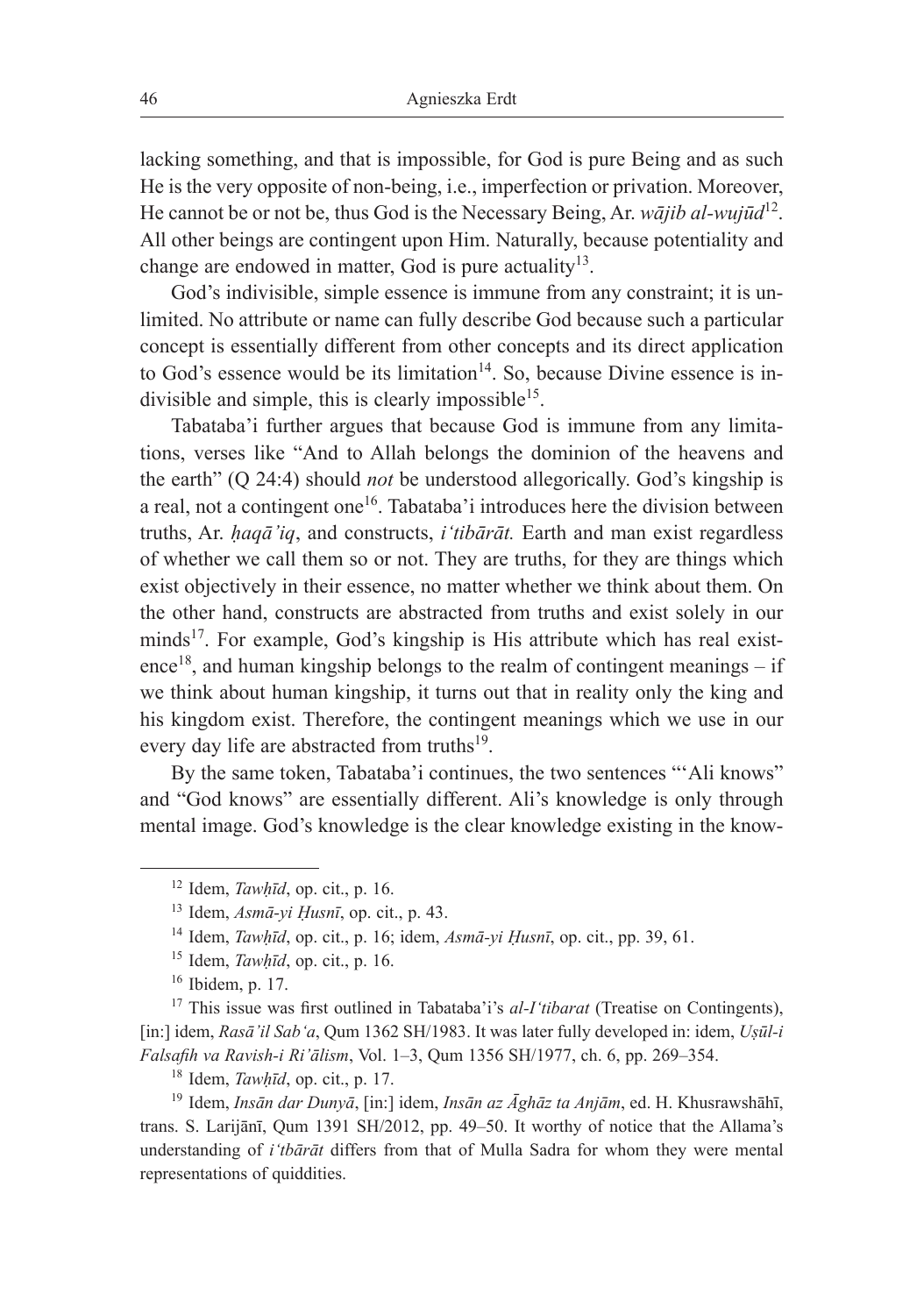ing one, not a mental image. Knowledge belongs to God's essence and whenever we talk about it, we abstract it from Him as His attribute<sup>20</sup>.

No name, however, can be directly applied to God as every name is a limitation which takes away something from God's completeness<sup>21</sup>. A tradition from *Tawhid* by Imam Sadiq, quoted by Tabataba'i, puts it this way: "He is called by His names, so He is different from them. Names are different from Him and the described one is different from its description"<sup>22</sup>.

For Tabataba'i, the Qur'anic representation of this statement would be the following verses from the sura al-Hashr (which, by the way, is the *locus classicus* of discussions on Divine names):

He is Allah, other than whom there is no deity, the Sovereign, the Pure, the Perfection, the Bestower of Faith, the Overseer, the Exalted in Might, the Compeller, the Superior. Exalted is Allah above whatever they associate with Him. // He is Allah, the Creator, the Inventor, the Fashioner; to Him belong the best names. Whatever is in the heavens and earth is exalting Him. And He is the Exalted in Might, the Wise. (Q 59:23–24)

Since "Nothing is like a likeness of Him" (Q 42:11) we cannot apply human concepts, or human-like attributes to  $God<sup>23</sup>$ . Human words carry different notions pertaining to different objects or referents, while the indivisible, limitless nature of Divine essence means that the object of all notions, attributes is one – God. All His names are predicated homonymously. Tabataba'i gives an example to help clarify this point: when one looks at his or her characteristics one sees that he or she is, for example, a teacher, a daughter, but in the same time he or she is the same person. One sees, hears, etc. but his or her essence stays intact. So in a way none of these attributes are external with regards to one's essence<sup>24</sup>.

Still, though, there is nothing like God and so His attributes are nothing like ours. A tradition quoted by Tabataba'i, originally found in Muhammad Kulayni's *Usul al-Kafi*, narrated by Muhammad Ibn Abu 'Abdullah from Imam Sadiq states:

My Lord is subtle in subtleties but cannot be described by means of subtle matters. My Lord is great but cannot be described by means of greatness. His greatness surpasses all greatness but he cannot be described by means of such greatness. He is Glorious in

 $^{20}$  Idem, *Asmā-yi Husnī*, op. cit., p. 53.

<sup>21</sup> Ibidem, p. 40. Cf. also relevant discussion in *al-Mīzān*: idem, *al-Mīzān fī Tafsīr al-Qur'ān*, op. cit., Vol. 8, pp. 355–356.

<sup>22</sup> Idem, *Tawḥīd*, op. cit., p. 25.

<sup>23</sup> Idem, *Asmā-yi Ḥusnī*, op. cit., p. 55. 24 Ibidem, p. 45.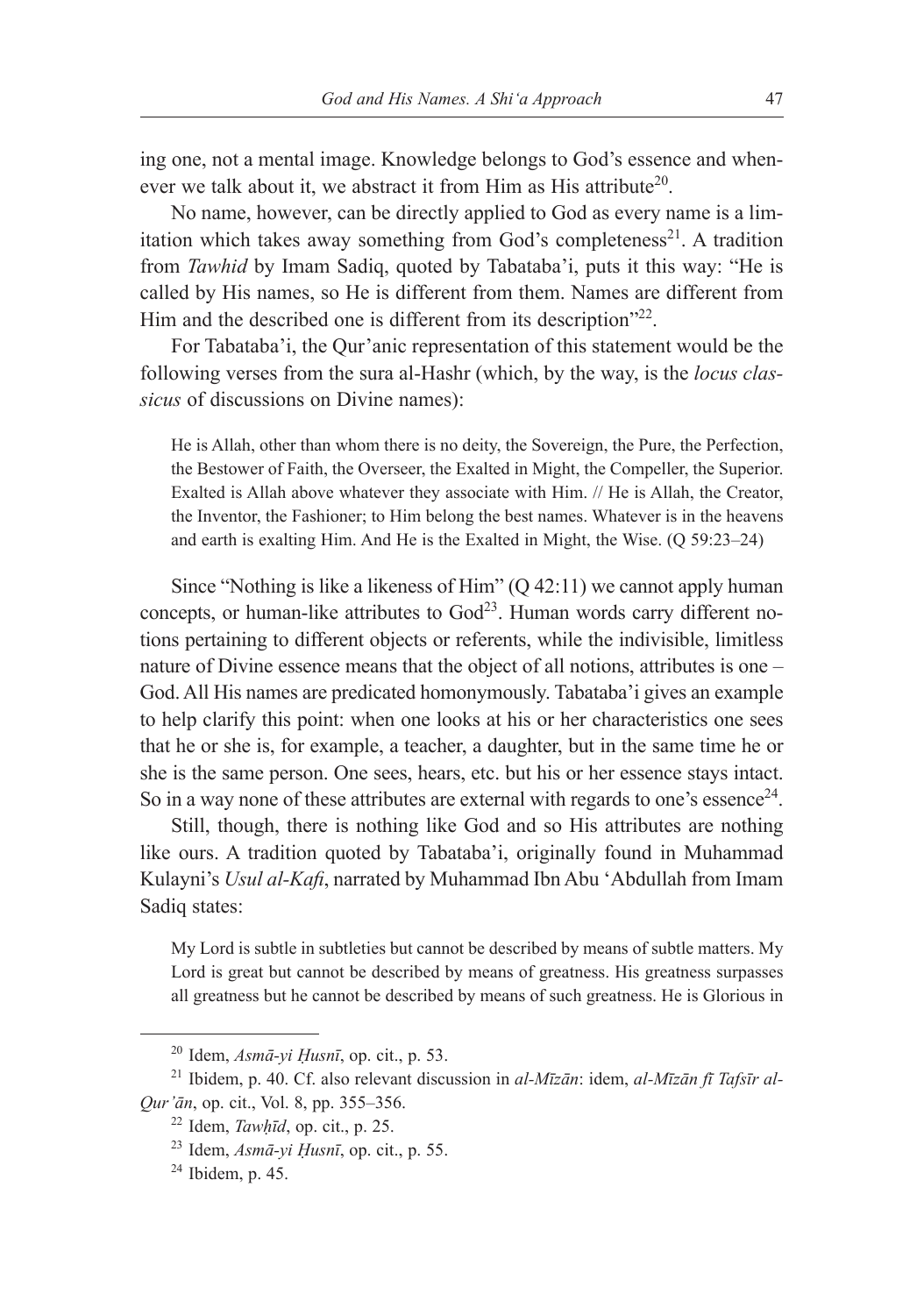His Glory but He cannot be described in terms of thickness. He is before everything and it cannot be said that something was before Him. He will be after all things but it cannot be said that there is something after Him. He willed the existence of things but not by means of first thinking about it. He comprehends things but not with a great deal of efforts. Things are not mixed with Him and nor is He indifferent about them. He is clearly manifest but not with contacts and changes. He shines but not in the form of being found out with sight. He is far but not in the form of distance. He is near but not in the form of nearness. He is very fine but not in the form of physical fineness. He exists but not after nothingness. He acts but not because of being forced. He measures things but not by means of movement. He wills but not by means of thinking. He hears but not with tools. He sees but not with instruments<sup>25</sup>.

A different hadith, found in *Usul al-Kafi* and *Tawhid* of 'Ali Ibn Babawayh, reported by Ibrahim Ibn 'Umar and attributed to Imam Sadiq, mentions that there is one word, whose purpose is to hide God from His creation:

Allah, the Most Holy, the Most High, created a name with letters that had no sound. He created it with the word that would not be spoken. He created it with a personality that had no body. It had a similarity that is not described. He created it with colour that is colourless. Diameters were negated from it. Limitations were distanced away from it. The feel of all *mutawahhim* (intuitive sense) is curtained from it. It is hidden but not covered<sup>26</sup>.

This word is called *al-ism al-a'ẓam*, the greatest name. It cannot be defined or grasped by intellect; it has no attributes, and like God – no limitations. Other traditions cited by Tabataba'i add that this inaccessible name contains seventy three letters which provoke terror in people. Some of these letters have been entrusted to the prophets—the largest number, seventy two, to the Prophet Muhammad. None of these letters, however, can be seen by men because they would perish. The hidden word is like a veil which will disappear only on the Day of Resurrection<sup>27</sup>.

Through names, God communicates with the world, makes himself known. The remaining part of the hadith about the hidden word cited above provides a further explanation of the relation between God and His names. The one transcendent name is accompanied by three public names:

 $25$  Ibidem, pp. 53–54. Translation to English by Muhammad Sarwar from Kulaynī's *Kitāb al-Kāfī*, book 3 (On Tawḥīd) [ch. 22, h. 4], [online] http://al-shia.org/html/eng/books/ hadith/al-kafi/ [accessed: 02.03.2013].

<sup>26</sup> Ibidem, [book 3, ch. 15, h. 1].

<sup>27</sup> M. Ḥ. Ṭabāṭabā'ī, *Asmā-yi Ḥusnī*, op. cit., p. 28; idem, *Af'āl-i Ilahī*, [in:] idem, *Rasā'il-i Tawḥīdī*, op. cit., pp. 74–78.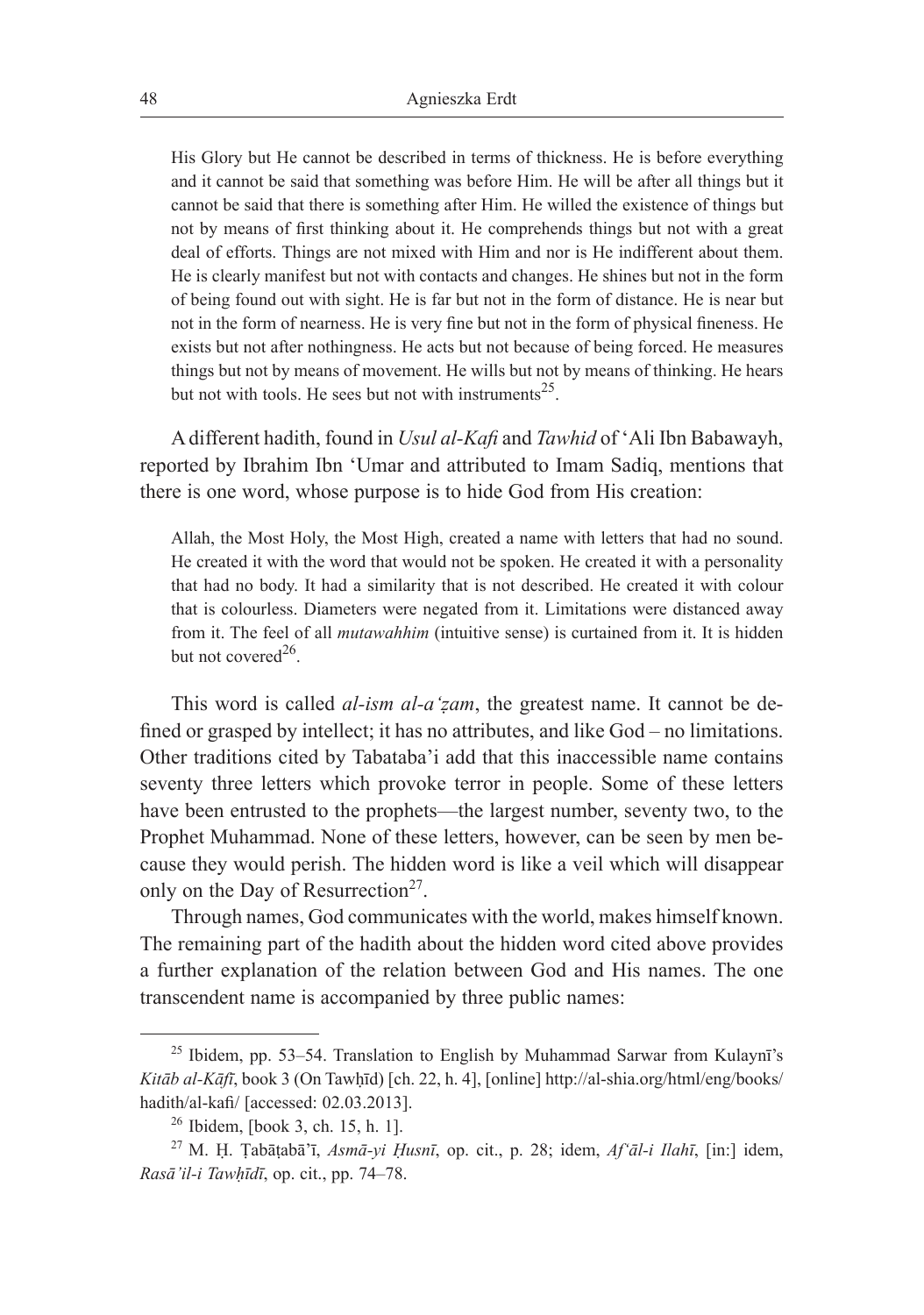He placed it to be a perfect word consisting of four parts together. No one of them is before the other. From these He made public only three names because people desperately needed them. One of them is kept out of public sight. This is the protected and treasured name. The names that became public is Allah, the Most Holy, the Most High. He, the Most Glorious, for each of these made four subservient key elements that formed twelve key elements. Then for each key element He created thirty key elements to indicate an action ascribed to the four key elements $^{28}$ .

From the three public names, the tradition continues, come all other names in the number of three hundred sixty<sup>29</sup>. They further hide God and make Him manifest. God's concealment is in relation to the gradual nature of existence :the weaker the existent is, the less it knows of the Divine essence<sup>30</sup>.

The next issue Tabataba'i addresses is the seemingly unresolvable difference between God's unity and the multiplicity of things, including His own names. Multiplicity is the opposite of oneness in a sense that it is divisible  $3^1$ . God is undivided, so He cannot be the direct origin of multiplicity. Tabataba'i discusses it, i.a., in an important book called *The Principles of Philosophy and the Method of Realism,* co-authored with his renowned disciple M. Mutahhari:

If one wants to explain in a simple language the principle of ontological homogeneity [i.e., the initial lack of multiplicity], one should define it in the following manner: "From one cause only one effect can be emanated, and only one effect is emanated correctly from one cause". As to the exact meaning of this principle the philosophers say what follows: "the emanation of many from one, and emanation of one from many is impossible". This sentence means that a single cause is connected only with a single effect, and a single effect is connected only with a single cause. If occasionally we think about cases where a single cause is the source of multiple effects or one effect is produced by multiple causes, in reality this cause or effect really is not imposed on one but it is a sum of single units. […] We can conclude: the emanation of beings from the First Principle, or the First Creator who – based on logical demonstration – is simple and single in all respects, is a fixed system, i.e., the emanation of beings follows an order, and most certainly the basis of the first (and by first we do not mean temporal primacy) and immediate effect is at work, and then the next effect, and so  $\text{on}^{32}$ .

The reference to the Neoplatonic principle *ex uno unum* is clear. Tabataba'i continues that the first name of God, the One, al-Ahad, which is His

<sup>28</sup> Idem, *Asmā-yi Ḥusni*, op. cit., pp. 27–28. Translation from *Uṣūl al-Kāfī*, [book 3, ch. 15, h. 1], [online] http://al-shia.org/html/eng/books/hadith/al-kafi/ [accessed: 02.03.2013].

<sup>29</sup> Idem, *Tawḥīd*, op. cit., p. 28.

<sup>30</sup> Ibidem, pp. 29–33.

<sup>31</sup> Idem, *Nihāyat-i Falsafih*, trans. to Persian T. Mahdī, Qum 1387 SH/2008, p. 258.

<sup>32</sup> Idem, *Uṣūl-i Falsafih va Ravish-i Ri'ālism*, Vol. 1, op. cit., p. 510, note 1.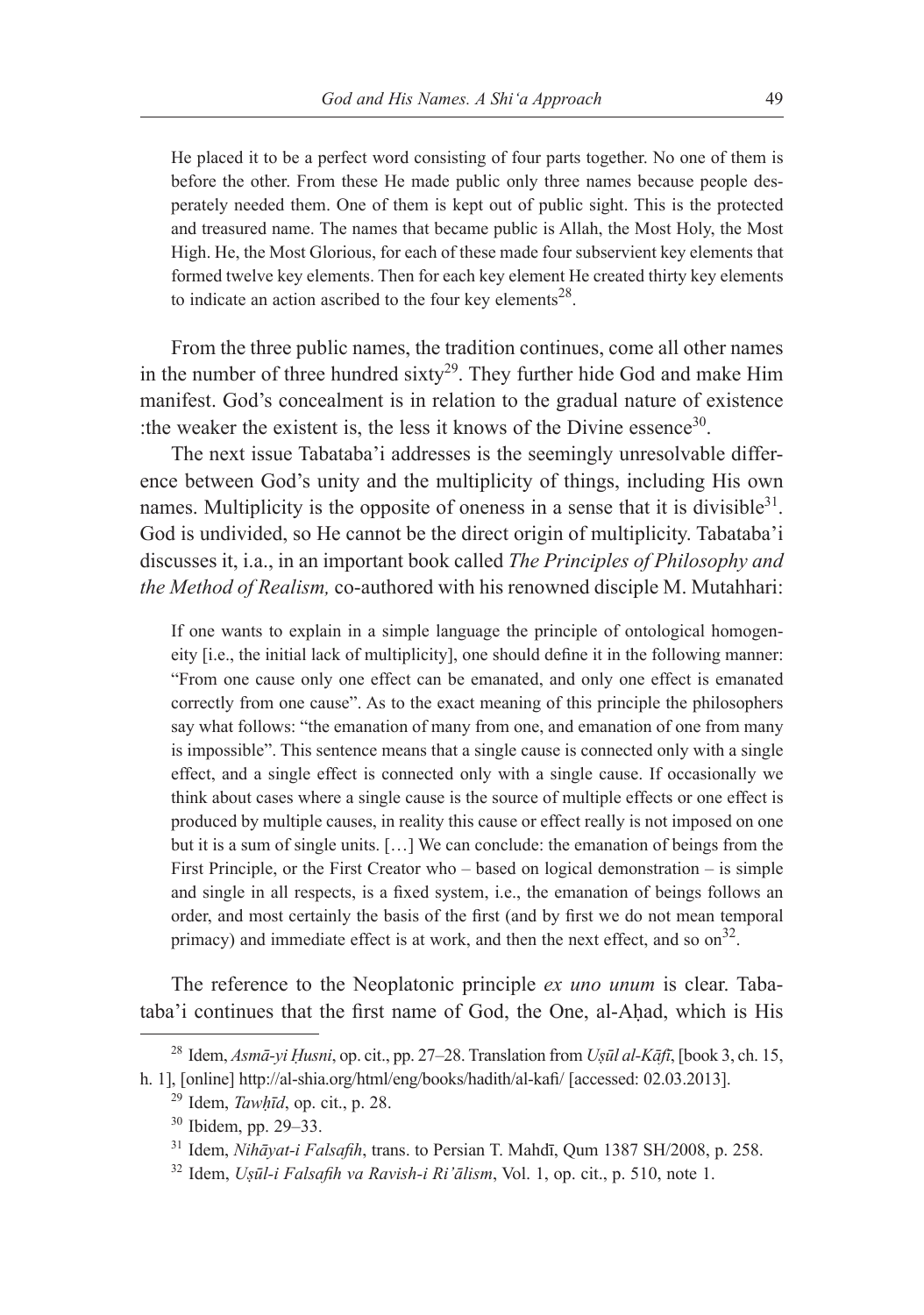first delimitation, is what enables the emergence of multiplicity<sup>33</sup>. Then, other names come in a fixed order, one after the other. According to Tabataba'i the emergence of multiplicity happens between the realm of God and the intelligible world which is spoken of in this verse: "And there is not a thing but that with Us are its depositories, and We do not send it down except according to a known measure." (Q 15:21)

Depositories, mentioned in the verse, in Tabataba'i's view are beings of the intelligible world. From this world God gives His existentiating command "Be" and creates the worlds. For Tabataba'i, the occurrence of plural "depositories" points to the fact that already the intelligible world contains multiple beings, including Divine names  $34$ .

The multiplicity of names which occurs in the intelligible world, is the multiplicity of rank, also called vertical multiplicity*.* It is a kind of non-numerical multiplicity which differentiates beings in terms of the intensity of their existence. It stems from the proximity of a given being to God. This difference is the difference in rank, not an individual one, which occurs in quiddities $35$ .

The intelligible world is the realm in which God creates, therefore, He can be attributed with names of acts, such as, for example, creation. All names of action can be divided into two groups: those pertaining to creation (the Creator) and those pertaining to happiness and misery (the Ever Relenting or Severe in Punishment)<sup>36</sup>. Tabataba'i writes the following about their ontological status:

When we compare with Him beings [God's acts] oozing from God's sacred essence, between these beings and His essential names […] relations become manifest which link these beings with essential names, not with God's essence, because in the realm of Divine essence there are no determinations or relations<sup>37</sup>.

Tabataba'i concludes that names of acts are thus different from God's essence and essential names. Names of acts come from the realm of God's acts, below His essence. They are only attributed to God in a way that, if we take, for example, a created being, we can think who created it. From this perspect-

 $33$  Idem,  $Asm\bar{a}$ -vi Husnī, op. cit., p. 42.

<sup>&</sup>lt;sup>34</sup> Idem, *Insān dar Dunyā*, op. cit., p. 24.<br><sup>35</sup> Idem, *Nihāyat-i Falsafih*, op. cit., p. 259. The other kind of multiplicity is called horizontal multiplicity and it is a difference between quiddities of various beings, *mahiyyāt*. This multiplicity first appears in the imaginal world, nevertheless, it is fully realised in the world of matter. Cf. idem, *Āghāz-i Falsafih*, trans. M. A. Girāmī, Qum 1391 SH/2012, pp. 332–333.

<sup>36</sup> More on that cf. idem, *Af'āl-i Ilahī*, op. cit., pp. 86–92.

<sup>37</sup> Idem, *Asmā-yi Ḥusnī*, op. cit., p. 40.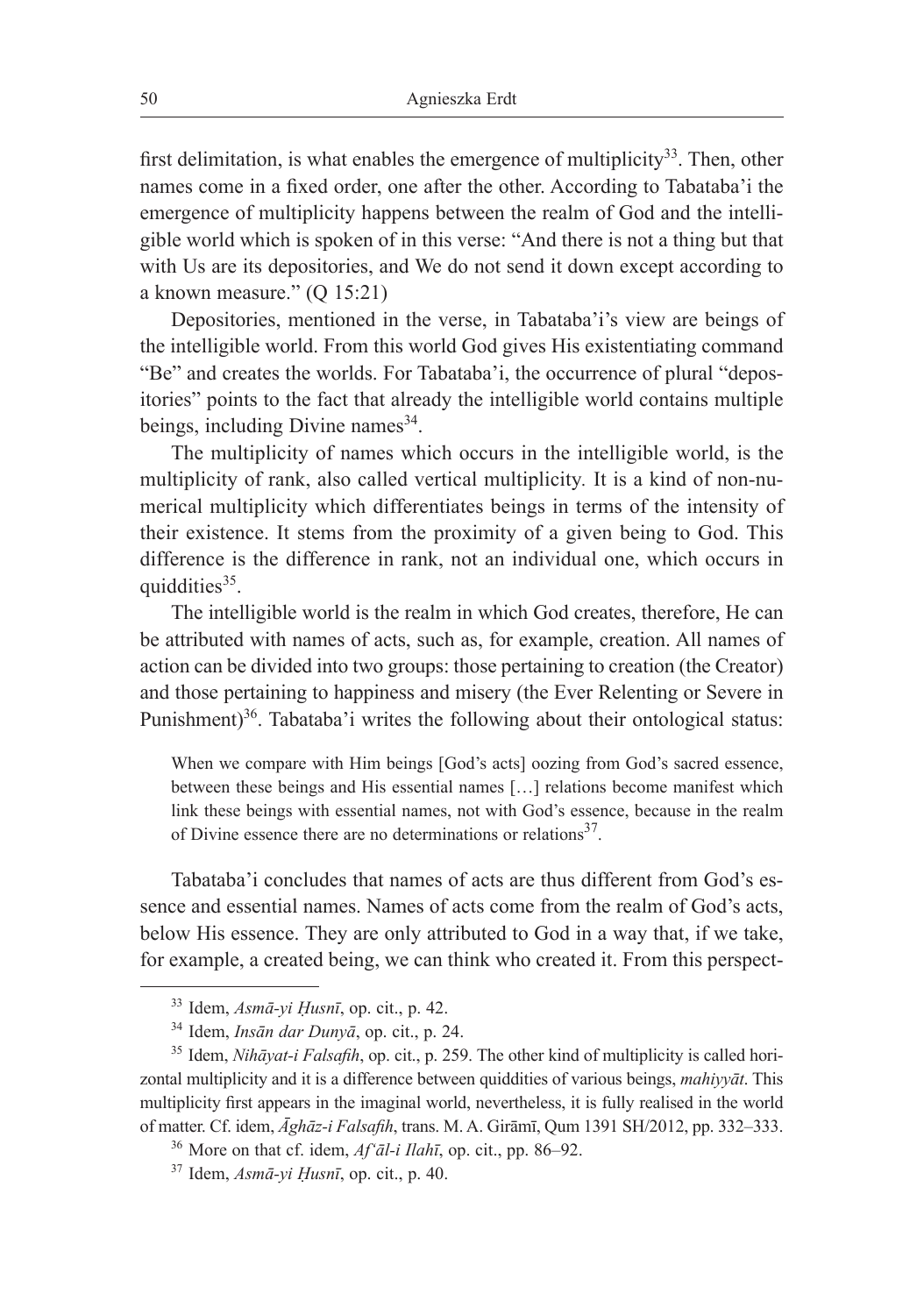ive, they are actualised in God's essence and are similar to essential names. The fundamental difference, however, lies in the fact that for essential names we are in no need of thinking about anything other than Divine essence whereas with the names of acts we need external reality upon which these acts are bestowed. For example, attributes like creation or mercy are only realised on external objects<sup>38</sup>.

To further explain the difference between essential names and those of acts we must realise how existence is divided. Traditionally, philosophers divided existence into three categories:

- 1) independent existence (it itself), for itself and by itself (God independent in essence and existence), or by something else (substances like intellects or souls – independent in existence but not in essence),
- 2) independent existence for other that itself (accidents like whiteness independent in essence, dependent in existence),
- 3) existence in something else (connective existence, it links two existents together, for example, whiteness with paper).

In Mulla Sadra's philosophy of existence there can be no essential division in the first group, i.e., between God as the first cause and the things caused but only a difference regarding the intensity of their existence. Clearly, the next two categories are even more problematic in the transcendent philosophy of Mulla Sadra. As a consequence, Sadra distances himself from the traditional divisions and presents existence as divided only into two:

- 1) independent existence in itself, by itself,
- 2) relative existence (equivalent to existence for other that itself and by other that itself of former philosophers). All relative beings are external, real and objective, unlike the third category from previous divisions<sup>39</sup>.

In Mulla Sadra's system the first kind of existence which starts from God is the unconditioned, unfolding existence which goes through the levels of intensity, including the intensity of existence of His essential names. Attributes of acts belong to the second category. The relative beings are the reason for multiplicity: not the horizontal one but the vertical, realised in matter. In the discussed treatises, Tabataba'i only hints at what Mulla Sadra said *expressis verbis*. Nevertheless, from what has been said so far, it is enough to see that

<sup>38</sup> Ibidem, p. 41.

<sup>&</sup>lt;sup>39</sup> I would like to express my gratitude to Dr. Hasan 'Azizi who let me read his unpublished dissertation entitled *Taḥlīl-i Ma'rifat-shinākhtī va Vujūd-shinākhtī Ṣifāt-i fi'l az Didgāh-i Ḥikmat-i Muta'aliyyih* (An epistemological and ontological analysis of the names of acts in transcendent philosophy). My presentation here is indebted to Dr. 'Azizi's section on this topic, pp. 78–90.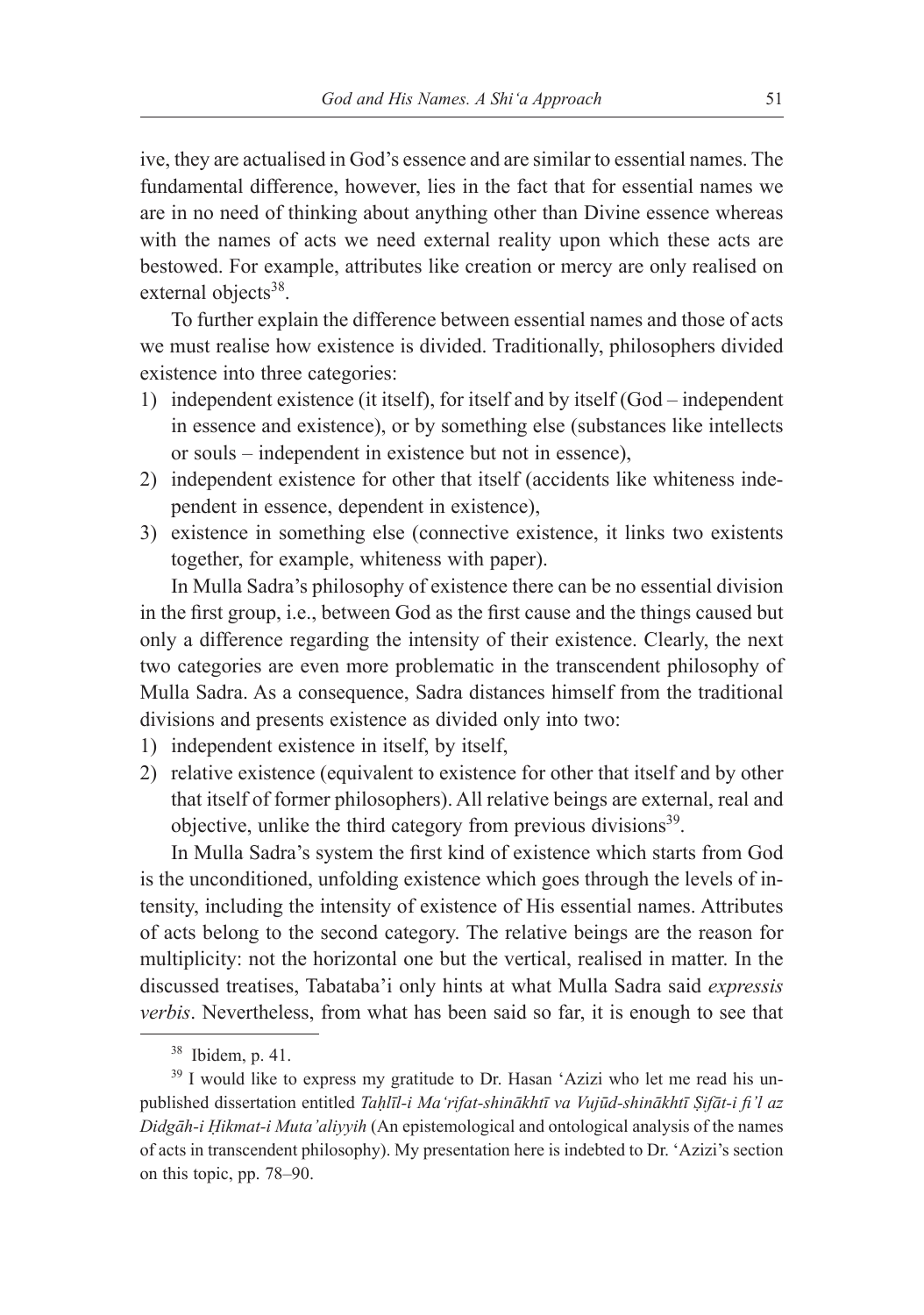for Tabataba'i all beings are manifestations of the attributes of acts and the relative existence as Mulla Sadra defined it.

It should also be mentioned that both essential names and the names of acts can also be divided into negative and positive. The difference between positive and negative names is that the negative ones, even though united with God's essence, are in fact negations of imperfections which exist outside the realm of God. In fact, there are negations of negation, so in a way are also positive<sup>40</sup>. Otherwise, it would mean that God's essence contains imperfections.

### THE HIERARCHY OF DIVINE NAMES

Tabataba'i discusses several Shi'a traditions which give different lists and enumerate various names, but none of the traditions agree on the number of names $^{41}$ . To avoid dismissing the authority of the quoted narratives, Tabataba'i says that none of these lists is exclusive and the Divine names cannot be limited to any fixed number. What he stresses, though, is the hierarchy of Divine names based on the principle of intensity of existence.

Tabataba'i introduces his own list of names grouped into ten categories and totalling one hundred sixteen names<sup>42</sup>. The categories range from the most encompassing to the most detailed<sup>43</sup>. Tabataba'i claims that he extracted all of these names from the Qur'an. His selection includes only those whose grammatical form in the Qur'an is either of an adjective or a participle. This leads him to the exclusion of many names, known from the traditional lists, whose original Qur'anic usage was verbal. For example, this is why Tabataba'i does not include the name the Slayer, al-Mumīt, because in the Qur'an it only appeared in a verbal form: "And it is Allah who gives life and causes death, and Allah is Seeing of what you do" (3:156).

It is a reasonable criterion but one that Tabataba'i does not employ completely consistently. Therefore, he includes the name of al-Muḥyī, the Bestower of Life which is only formed from its verbal usage, analogically to the name the Slayer in the same verse. In a few other cases he omits names that appear in the Quran and in many lists, like the name Malik al-Mulk from "Say, «O Allah,

<sup>40</sup> M. Ḥ. Ṭabāṭabā'ī, *Asmā-yi Ḥusnī*, op. cit., pp. 52–53.

<sup>41</sup> Ibidem, pp. 49–52.

<sup>42</sup> In his Qur'anic commentary Tabataba'i gives a slightly different list which includes 126 names. Cf. idem, *al-Mīzān fī Tafsīr al-Qur'ān*, op. cit., Vol. 8, pp. 361–363.

<sup>43</sup> Tabataba'i provides a chart that graphically shows this order. Cf. ibidem, p. 79.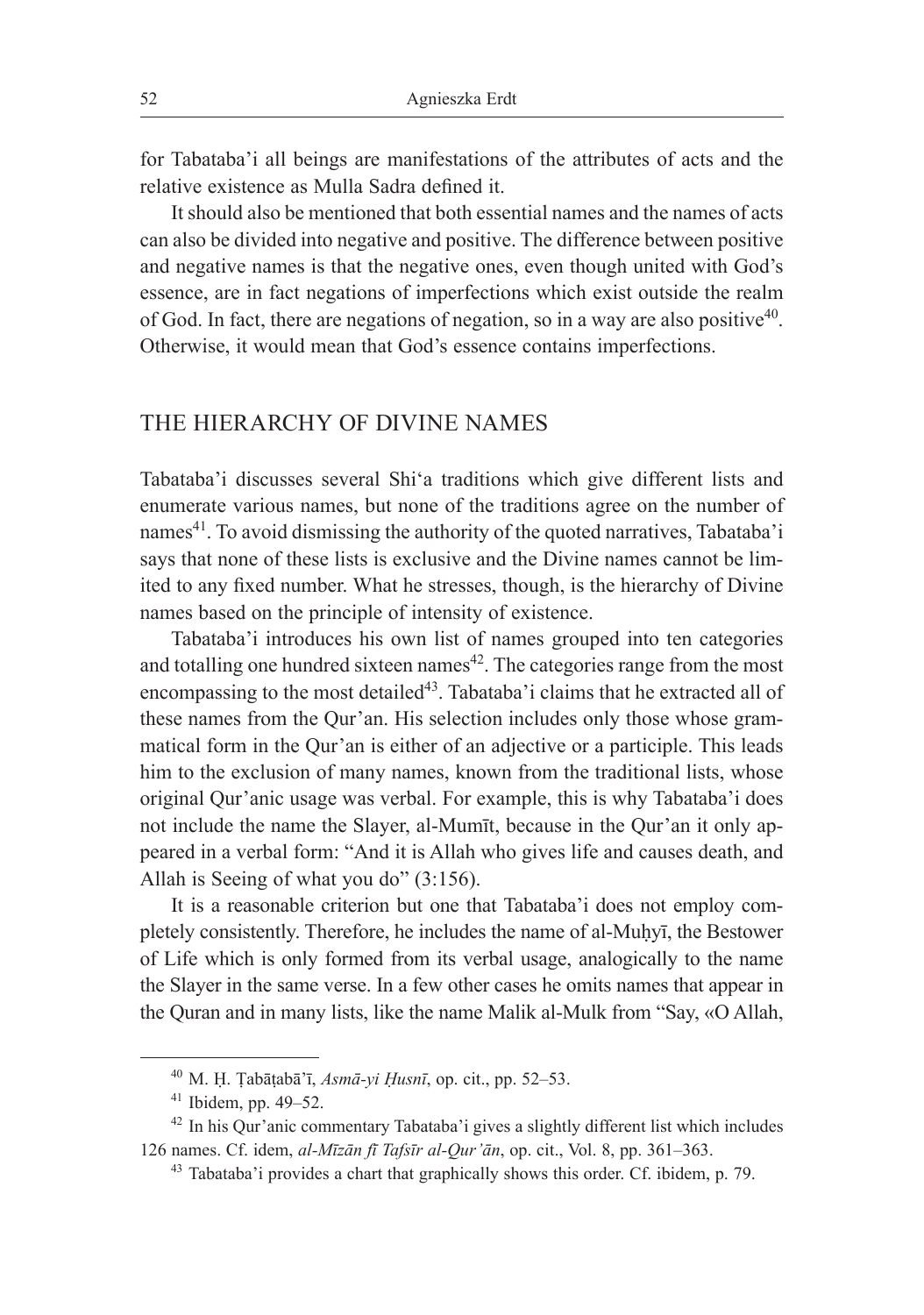Owner of Sovereignty [Malik al-Mulk], You give sovereignty to whom You will and You take sovereignty away from whom You will»" (3:26).

Disregarding these few inconsistencies, Tabataba'i stays true to his criteria and his list consists of names that had mostly adjectival forms in the Qur'an. The afore-mentioned division into ten subcategories can be extracted from Tabataba'i's explanations and chart, presented at the end of one of the treatises<sup>44</sup>. Both his explanations and chart were somewhat tentative therefore I took the liberty of combining the two lists into one which is more complete.

Group I

- 1. Al-Aḥad The Sole One, The Indivisible
- 2. Al-Wāḥid The Unique
- 3. Al-Ḥaqq The Truth

The first group describes the most important attributes of God's essence, those closest to Him. They directly stem from God's name Allah which describes God's essence.

*Ahadiyya* is the first delimitation, but one that eliminates all other attributes. It refers to God's pure being from which all attributes are abstracted. "Aḥad" is therefore the absolute unity. God is called the Unique due to the fact that He has no partners. It means also that even though many conceptual, abstract meanings, or names can be attributed to him, He is still their only object. And because God's essence is subsistent and immutable in all circumstances, He is called the Truth.

Group II 4. Dhū al-Jalāl wa-l-Ikrām – The Owner of Majesty and Honour

This important attribute encompasses all positive (majesty) and negative (honour) names, the names of essence and of acts, and the names of beauty and glory.

Group III

- 5. Al-Ḥayy The Ever Living
- 6. Al-Qayyūm The Self Subsistent
- 7. Al-Quddūs The Pure

 $44$  Ibidem, pp. 62–67 and 79 (chart).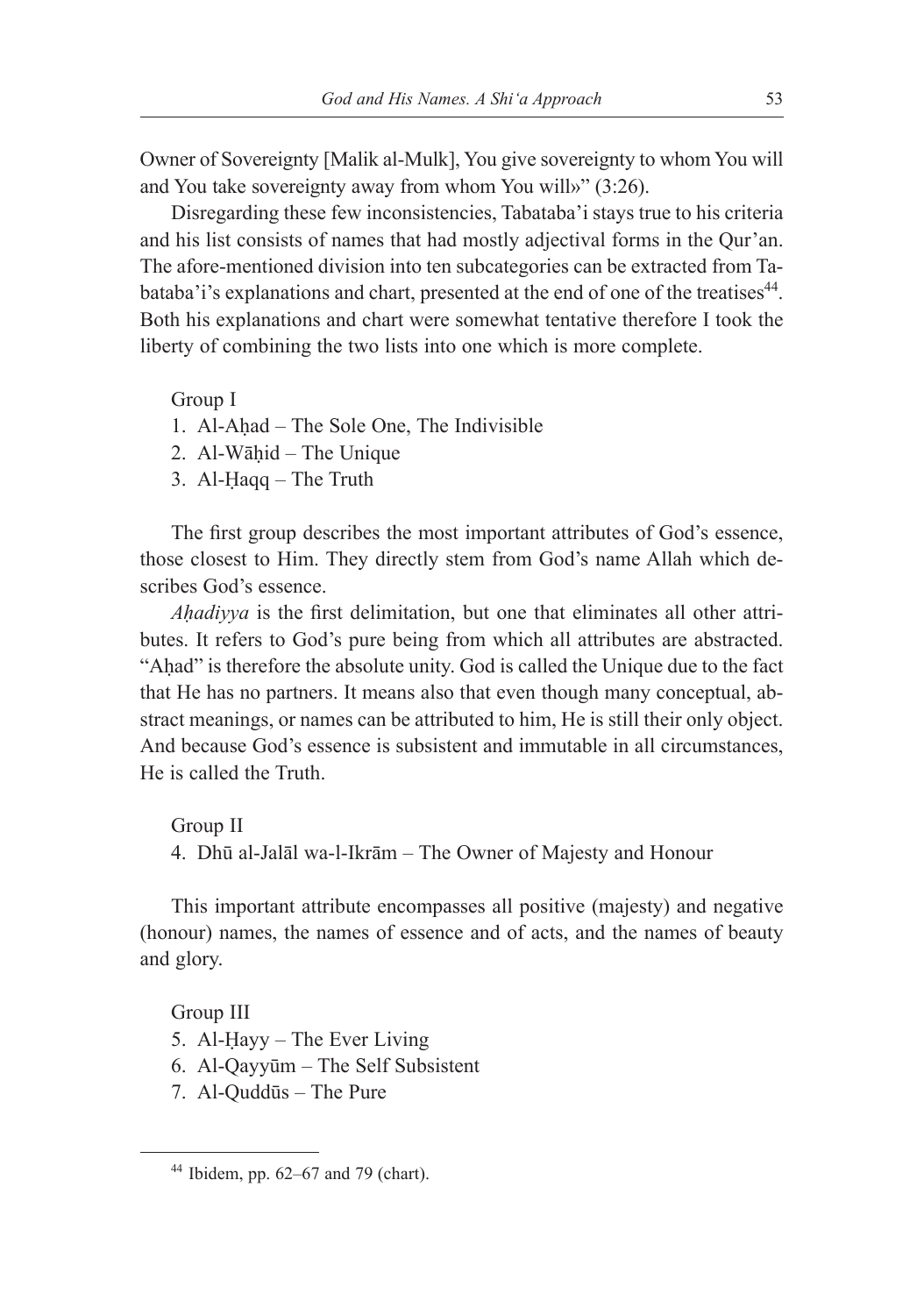This group is more specific but still encompasses various attributes. The self-subsistence and life contain all the essential attributes, like knowledge, life, power, with the exception of attributes from the first group. They first two names from this category are positive, whereas holiness is the source of all negative attributes. They are called negative because they refute any imperfection from God.

Group IV

- 8. Al-A'lam The Most Knowing
- 9. Al-'Ālim The Knowing
- 10. Al-'Alīm The All Knowing
- 11. Al-Muḥīṭ The All Encompassing
- 12. Ash-Shahīd The Witness
- 13. 'Allām al-Ghuyūb The Knowing of Hidden Things
- 14. 'Ālim al-Ghayb wa-sh-Shahāda The Knowing of the Unseen and the Witnessed
- 15. Al-Baṣīr The Seeing
- 16. Al-Samī'– The Hearing
- 17. Al-Ḥafīẓ The Guardian
- 18. Al-Ḥasīb The Reckoner
- 19. Sarī' al-Ḥisāb The Swift in Reckoning
- 20. Al-Ḥakīm The Wise
- 21. Al-Khabīr The Totally Aware

This group consists of positive names pertaining to Divine knowledge. God knows his essence and the essence of others; therefore, He can be called *al-'Ālim* and *al-'Alīm*. Since He knows the essence of everything, He is the All Encompassing. Additionally, since He is All Encompassing He is also the Witness. He is the All Seeing as He sees everything what He knows. Since He knows the unseen, he can be called the Knowing of Hidden Things. He is the Guardian because He protect what He witnesses. He is the Reckoner because He makes an account of all information. And so on.

Group V 22. Al-Qadīr – The All Capable 23. Al-Qādir – The All Powerful

Power is the second, after knowledge, of the fundamental positive attributes is God. Because He is the Origin of all creation, He is the All Capable and All **Powerful**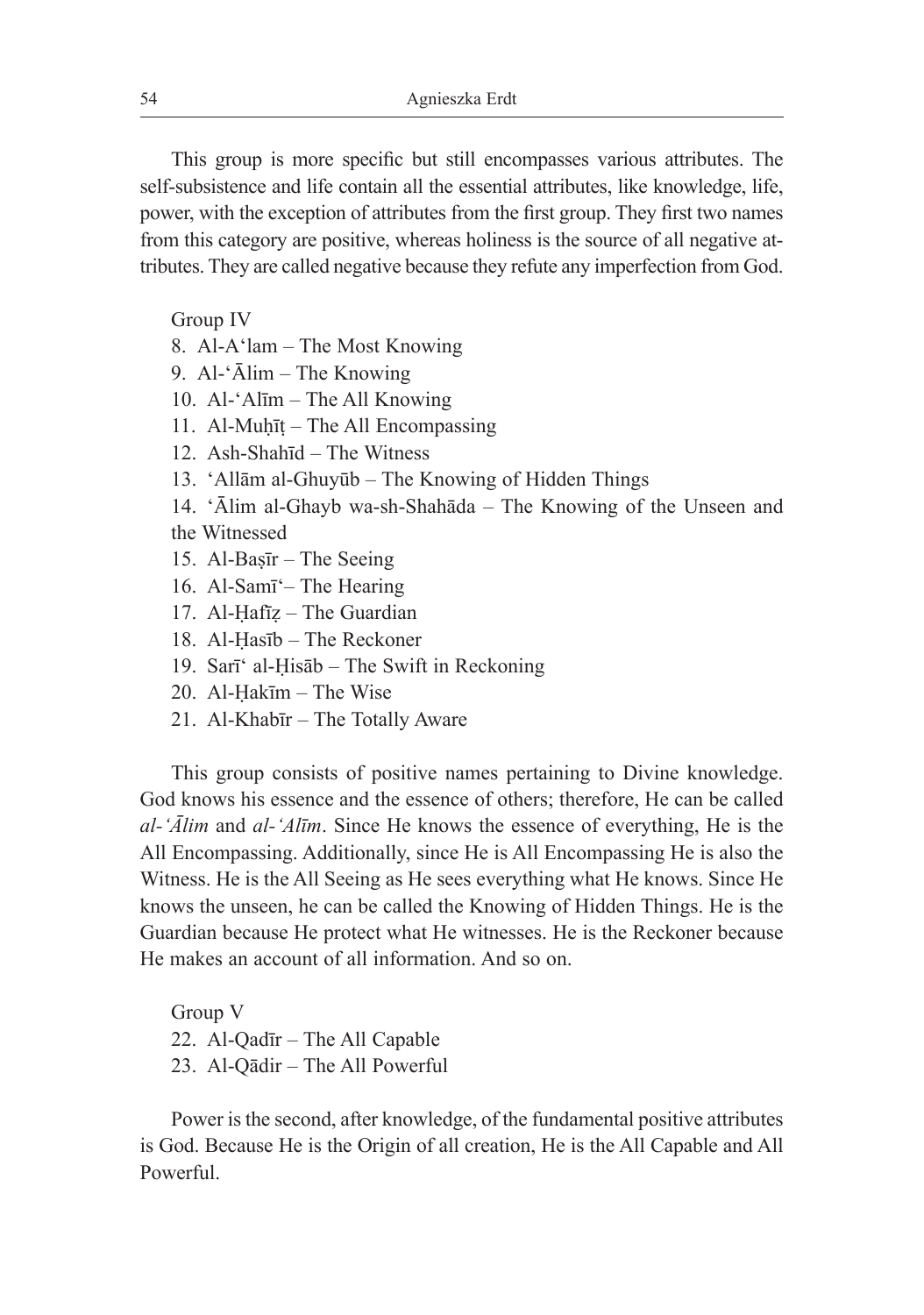Group VI 24. Ar-Rahmān – The Compassionate

The attribute of power is the source of God's compassion. God is called the Compassionate because He has the power to produce beings without necessity or obligation to anybody.

Group VII 25. Al-Bāri' – The Inventor 26. Al-Khāliq – The Creator 27. Aḥsan al-Khāliqīn – The Best of Creators

Divine power gives rise to yet another group of attributes. They reveal God's power of creation. Thus, He is called the Inventor because He created the essence of creatures, and the Creator because He formed parts of beings.

### Group VIII

- 28. Al-Awwal The First
- 29. Al-Ākhar The Last
- 30. Aẓ-Ẓāhir The Manifest
- 31. Al-Bāṭin The Hidden
- 32. Al-Qarīb The Near
- 33. Al-Ghālib The Predominant
- 34. Al-Qāhir The Subjugator
- 35. Al-Qawī The Powerful
- 36. Al-Matīn The Firm
- 37. Al-'Aẓīm The Most Great
- 38. Al-Kabīr The Great
- 39. Dhū al-Quwwa The Possessor of Strength
- 40. Al-'Alī The Most High
- 41. Al-A $i$ lā The All High
- 42. Al-Muta'ālī The Exalted
- 43. Rafī' ad-Darajāt The Exalter
- 44. Al-Muqtadir The Perfect in Ability
- 45. Dhū al-Intiqām The Owner of Retribution
- 46. Al-Majīd The Honourable
- 47. Al-Mutakabbir The Superior
- 48. Sarī' al-'Iqāb Swift in Punishing
- 49. Shadīd al-'Iqāb Severe in Punishment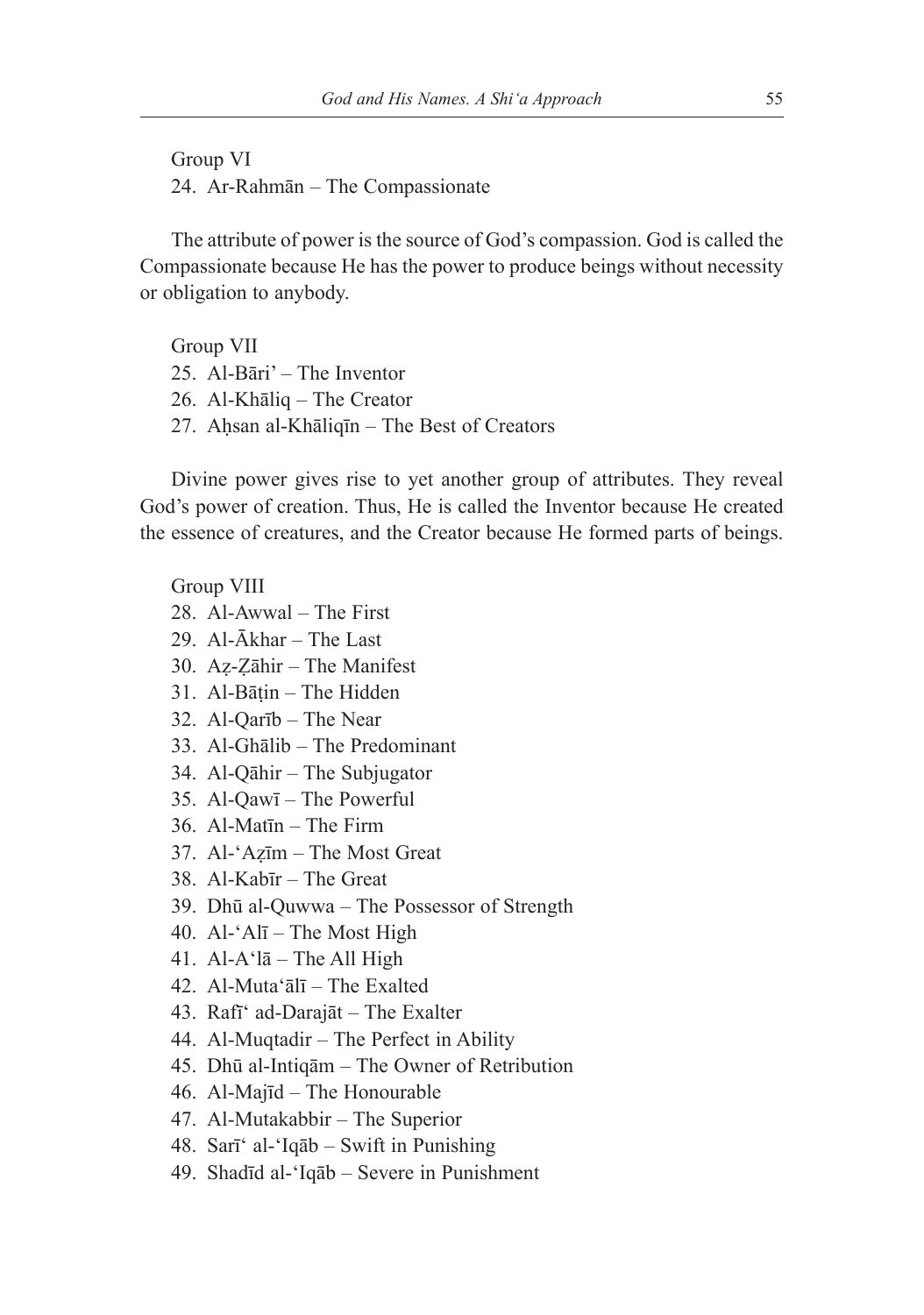- 50. Shadīd al-Mahāl Severe In Assault
- 51. Khayr al-Mākirīn The Best of the Deceivers
- 52. Al-Qahhār The Prevailing
- 53. Al-Muhaymin The All Preserver

This group enumerates the attributes of God supremacy over His creation. They come directly from the former attribute of God, the All Encompassing. Therefore, God is the First and the Last, the Hidden and the Manifest, etc.

Group IX

- 54. Ar-Raḥīm The Merciful
- 55. Dhū ar-Raḥma The Possessor of Mercy
- 56. Arḥam ar-Rāḥimīn The Most Merciful
- 57. Khayr ar-Rāḥimīn The Best of Merciful
- 58. Ghāfir adh-Dhanb The Forgiver of Sin
- 59. Dhū al-Faḍl The Possessor of Bounty
- 60. Al-Ḥafī The Ever Gracious
- 61. Al-Laṭīf The Subtle
- 62. Ar-Ra'ūf The Kind
- 63. Al-Wadūd The Affectionate
- 64. Al-Karīm The Generous
- 65. Al-Akram The Most Generous
- 66. Ash-Shākir The Appreciative
- 67. Ash-Shakūr The Most Appreciative
- 68. Al-Ḥalīm The Forbearing
- 69. Al-'Afū The Effacer of Sins
- 70. Al-Ghafūr The Forgiving
- 71. Ahl al-Maqhfira The Worthy of Pardon
- 72. Qābil at-Tawb The Acceptor of Repentence
- 73. At-Tawwāb The Ever Relenting
- 74. Khayr al-Ghāfirīn The Best of Forgivers
- 75. Al-Ghaffār The Perpetual Forgiver
- 76. Al-Mujīb The Answerer to Prayers

This group consists of attributes of God's mercy. They all are attributes of action because they all pertain to human happiness. As illustrated previously, happiness and misery together with creation are those Divine names which relate to His acts.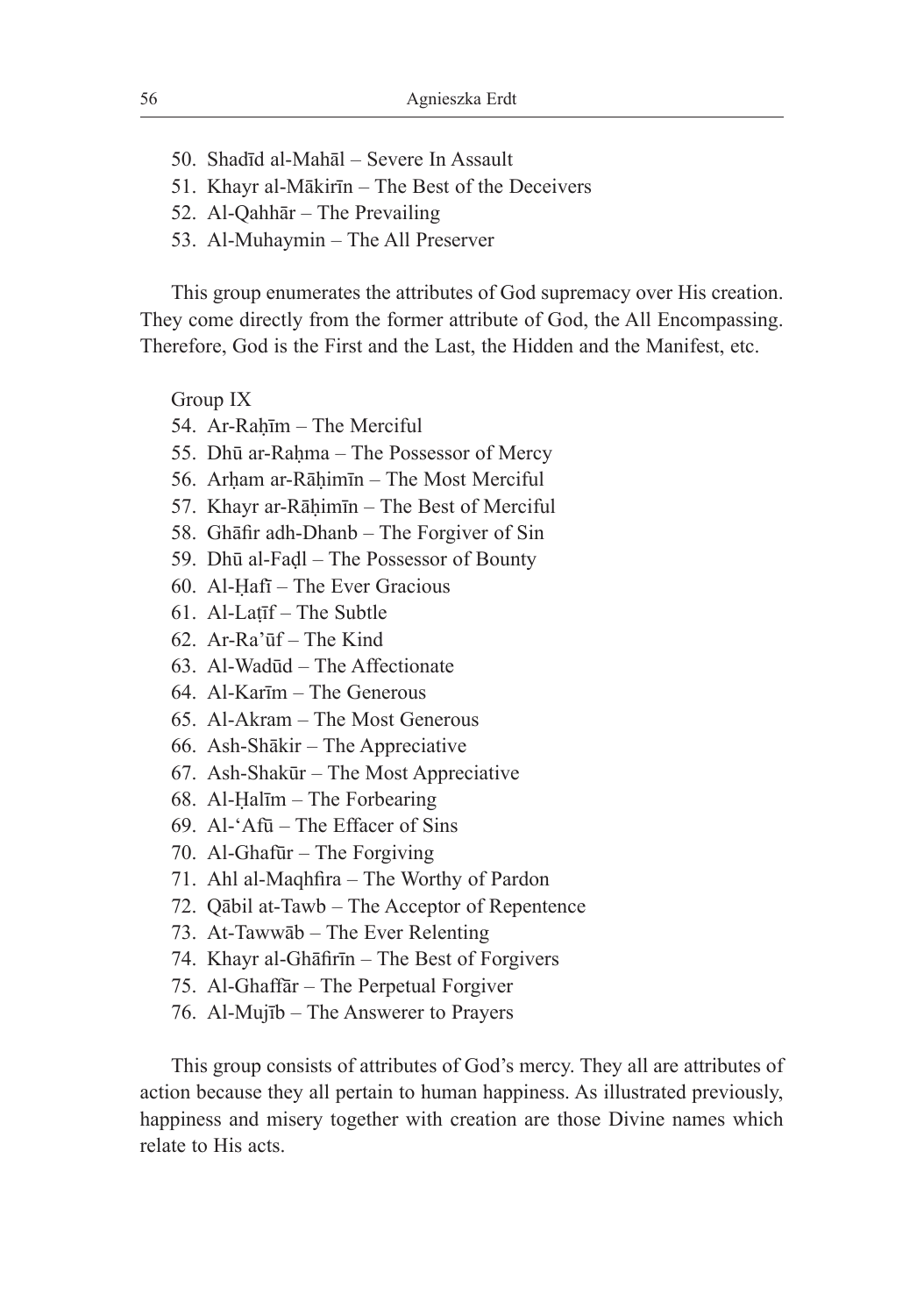Group X

- 77. Rabb Lord
- 78. Ahl at-Taqawwa The Worthy of Pious Fear
- 79. Al-Khallāq The Innovator
- 80. Al-Fāṭir The Originator
- 81. Al-Badī' The All Originator
- 82. Al-Jāmi' The Gatherer
- 83. Fāliq al-Ḥabb wa-n-Nuwī The Cleaver of Grains and Dates
- 84. Fāliq al-Asbāh The Cleaver of Daybreak
- 85. Al-Mu'min The Bestower of Faith
- 86. As-Salām The All Peaceable
- 87. Al-Ilāh God, deity, worthy of worship<sup>45</sup>
- 88. Al-Wahhāb The Bestower
- 89. Ar-Razzāq The Provider
- 90. Al-Wāsi' The All Encompassing
- 91. Al-Muqīt The Keeper
- 92. Al-Ḥamīd The Praiseworthy
- 93. Al-Jabbār The Compeller
- 94. An-Naṣīr The Supporter
- 95. Al-Walī The Patron
- 96. Al-Mawlā The Protector
- 97. Al-Wakīl The Disposer of Affairs
- 98. Al-Muhyī The Bestower of Life
- 99. Al-Muṣawwir The Fashioner
- 100. Al-Barr The Doer of Good
- 101. An-Nūr The Light
- 102. Al-Mubayyin The Clarifier
- 103. Al-Malik The Sovereign
- 104. Dhū al-'Arsh The Owner of the Throne
- 105. Dhū aṭ-Ṭawl The Owner of Abundance
- 106. Al-'Azīz The Exalted in Might
- 107. Al-Ghanī The Free of Need
- 108. Aḥkam al-Ḥākimīn The Most Just of Judges
- 109. Khayr al-Fāsilīn The Best of Deciders
- 110. Khayr al-Hākimīn The Best of Judges

<sup>45</sup> Note that this form is different from the contracted, shorter form Allah. In his Qur'anic commentary Tabataba'i quotes a hadith from Imam Sadiq in which the two forms appear as different names. Cf. ibidem, p. 365.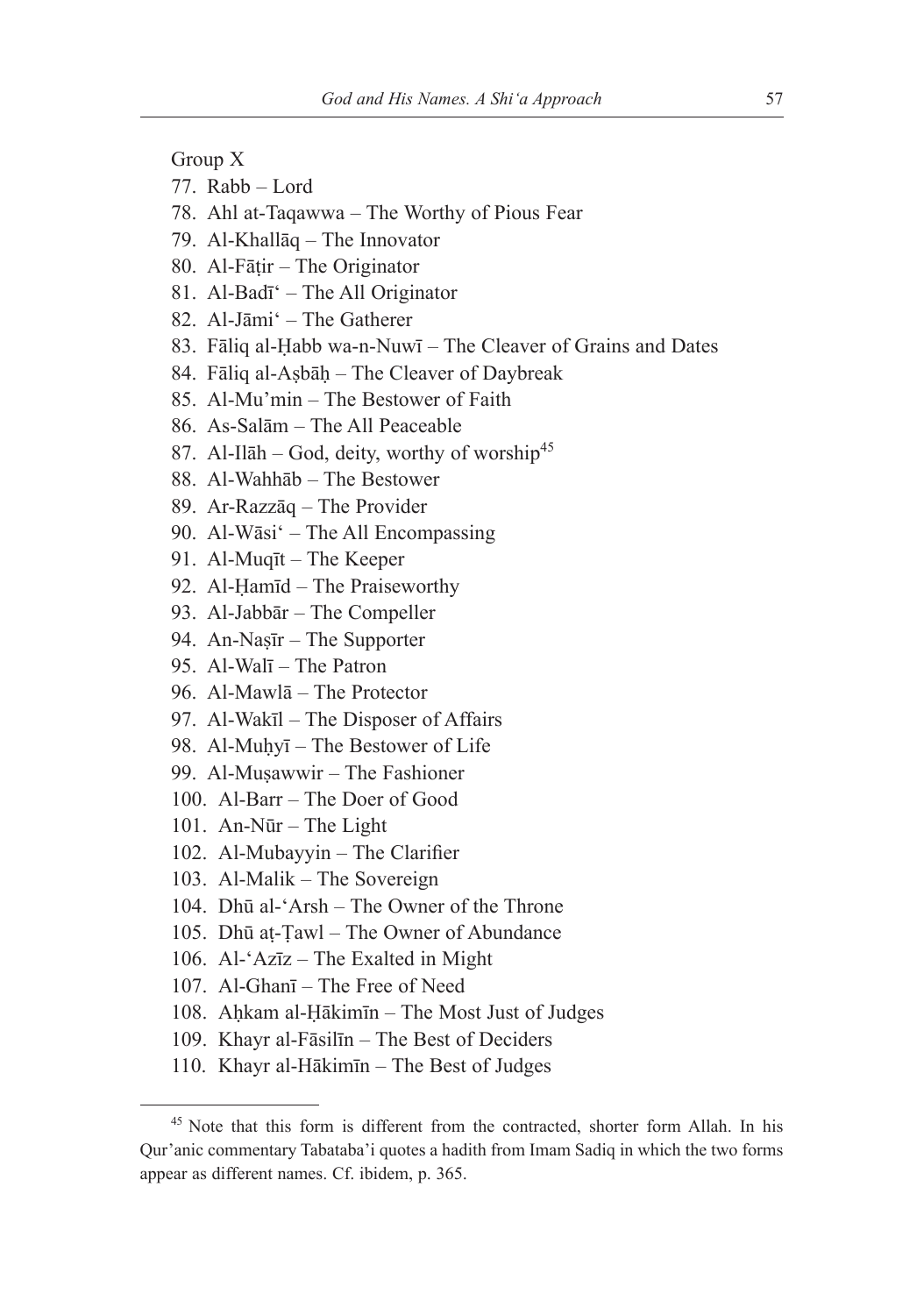- 111. Al-Fattāḥ The Opener
- 112. Khayr al-Fātiḥīn The Best of Conquerors
- 113. Aṣ-Ṣamad The Eternal
- 114.  $Al-Il\bar{a}h God^{46}$
- 115. Khayr ar-Rāziqīn The Best of Providers
- 116. Al-Musta'ān The One Sought for Help

The last group consists of attributes of God's creation and kingship.

All the above attributes by no means exhaust the different ways God can be referred to. Tabataba'i provides examples of other descriptive names which can be extracted from the Qur'an, for instance, the names the Doer, the Protector or the Intercessor from "Indeed, We will do it." (Q 21:104) and "Besides Him will be no protector and no intercessor"  $(Q 6:51)$ .

Moreover, Tabataba'i adds the personal pronouns you, I, and He. "You" is for addressing God by His creatures, "I" shows His speaking to mankind, and "He" refers to the absence of both, the lack of communication $47$ .

Also, nowhere so far has Divine speech been mentioned, which is one of the central attributes discussed thoroughly by many scholars. Even though nowhere enlisted, Tabataba'i includes it among Divine acts, such as giving life and death, sustaining, guiding, forgiving, etc. In *al-Mīzān* Tabataba'i explains that Divine speech is different from human speech because of God's unlikeness to any creature:

What is the reality of speech from our point of view? Man needs society and civilization, and, as a result, needs all the essential ingredients of co-operative civilization – and "speaking" is one of them. Nature has guided man to express his thoughts through the medium of the voice which is produced from his mouth. He has made various combinations of his voice as signs to describe various ideas which are produced in his mind. Needless to say that the only way to convey hidden ideas and thoughts to others is to appoint, and agree upon, some signs for them. Man needs speech because there is no method to understand, and make others understand, other than words, the variously mixed and combined sounds which have been agreed upon as signs, and made as tokens for objects and ideas. That is why a language is closely related to the developmental stage of the society which it serves<sup>48</sup>.

<sup>46</sup> Note that this name was already listed by Tabatabai'i (name 87). Listing it for the second time is most likely a mistake.<br><sup>47</sup> Ibidem, p. 70.

<sup>48</sup> Idem, *Al-Mīzan. An Exegesis of the Qur'an*, Vol. 4, trans. S. S. A. Rizvi, Tehran 1982, p. 124.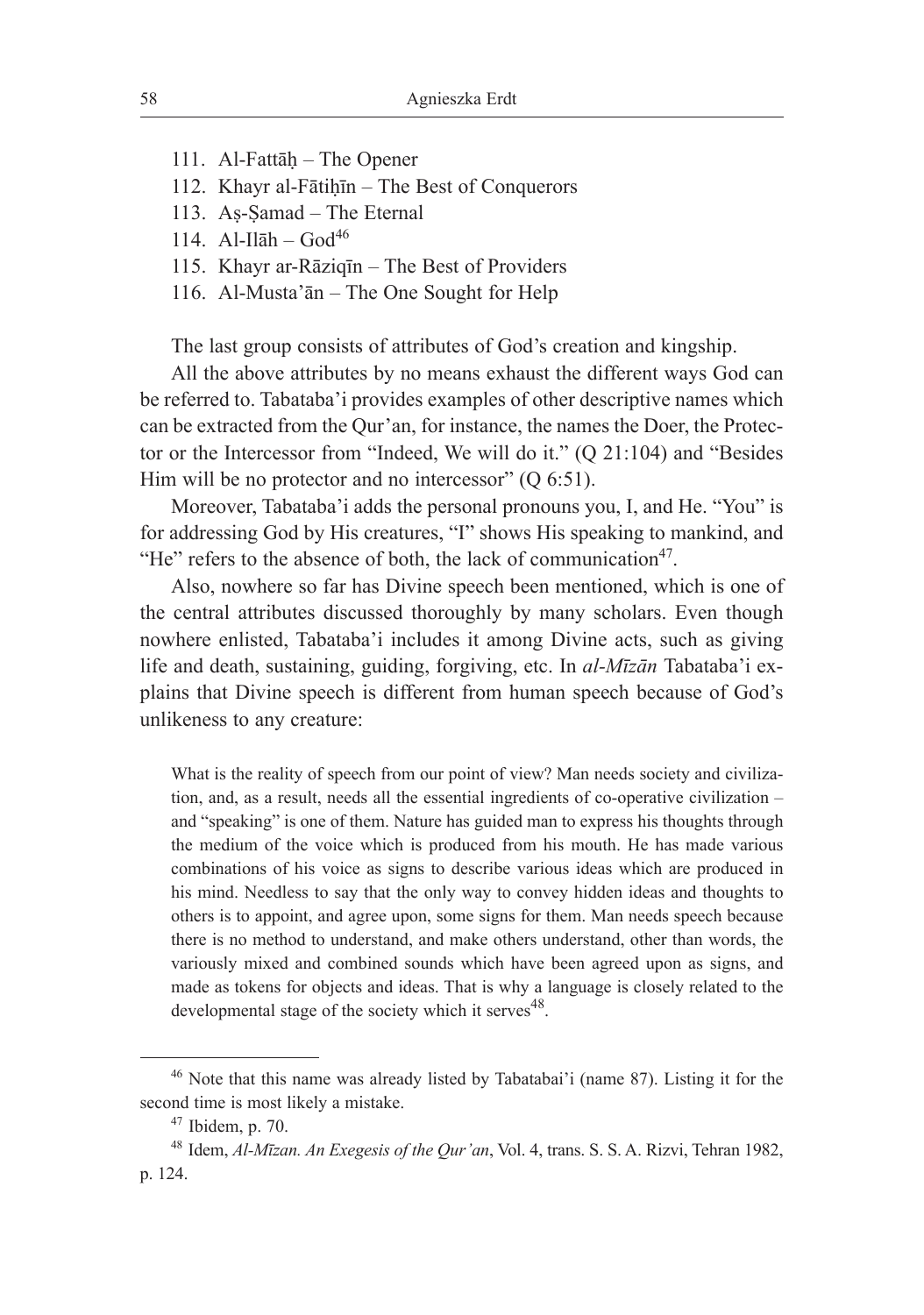'Allama Tabataba'i distinguished various instances of the speech of God. Generally he spoke about two, interconnected functions: revelatory and creative. First, he argues, various verses of the Qur'an define speaking in terms of revelation. God is said to speak to the prophets. The verse "While he [Muhammad] was in the higher [part of the] horizon. // Then he approached and descended//And was at a distance of two bow lengths or nearer. // And He revealed to His Servant what He revealed" (Q 53:7–10) shows the immediate, almost intimate conversation that took place between God and Muhammad.

The speech of God, after having been received by the Prophets, is then communicated to the humankind. For example: "Say, [O Muhammad], «If the home of the Hereafter with Allah is for you alone and not the [other] people, then wish for death, if you should be truthful»" (Q 2:94). But defining the speech of Allah in terms of revelation is not the only way this term was employed in the Qur'an. For example: "And it is He who created the heavens and earth in truth. And the day He says, 'Be', and it is, His word is the truth" (Q 6:73). In this verse we clearly see that creation has something to do with God's word: speaking here is understood as giving the command "Be". Only after this command, which is God's intention to create, does the actual act of bringing something into existence take place. It seems that Tabataba'i gave primacy to the creative aspect of Divine speech as he defined revelation in the following manner: "In matters other than creation – for example, when He says something to a man  $-$  it means that He creates something which gives that man an inner knowledge of the intended message"<sup>49</sup>.

### **CONCLUSIONS**

Several points about Tabataba'i's approach to the problem of Divine names should be summarised here. We have already seen that he takes up themes known for the traditional accounts about God's names and attributes. This is evident in the very arrangement of his argument – from God's essence and His uniqueness to His relationship with the world of creation. He discusses at length the traditional attributes, such as knowledge, kingship or speech, to name only the most important. Nonetheless, Tabataba'i's approach is characterised by a considerable dose of originality. First of all, he identifies God's names with beings emanated from God's essence and varying in the intensity of existence. Such an approach is a necessary corollary of his adoption of the premises of Sadra's metaphysics of existence.

 $49$  Ibidem, p. 126.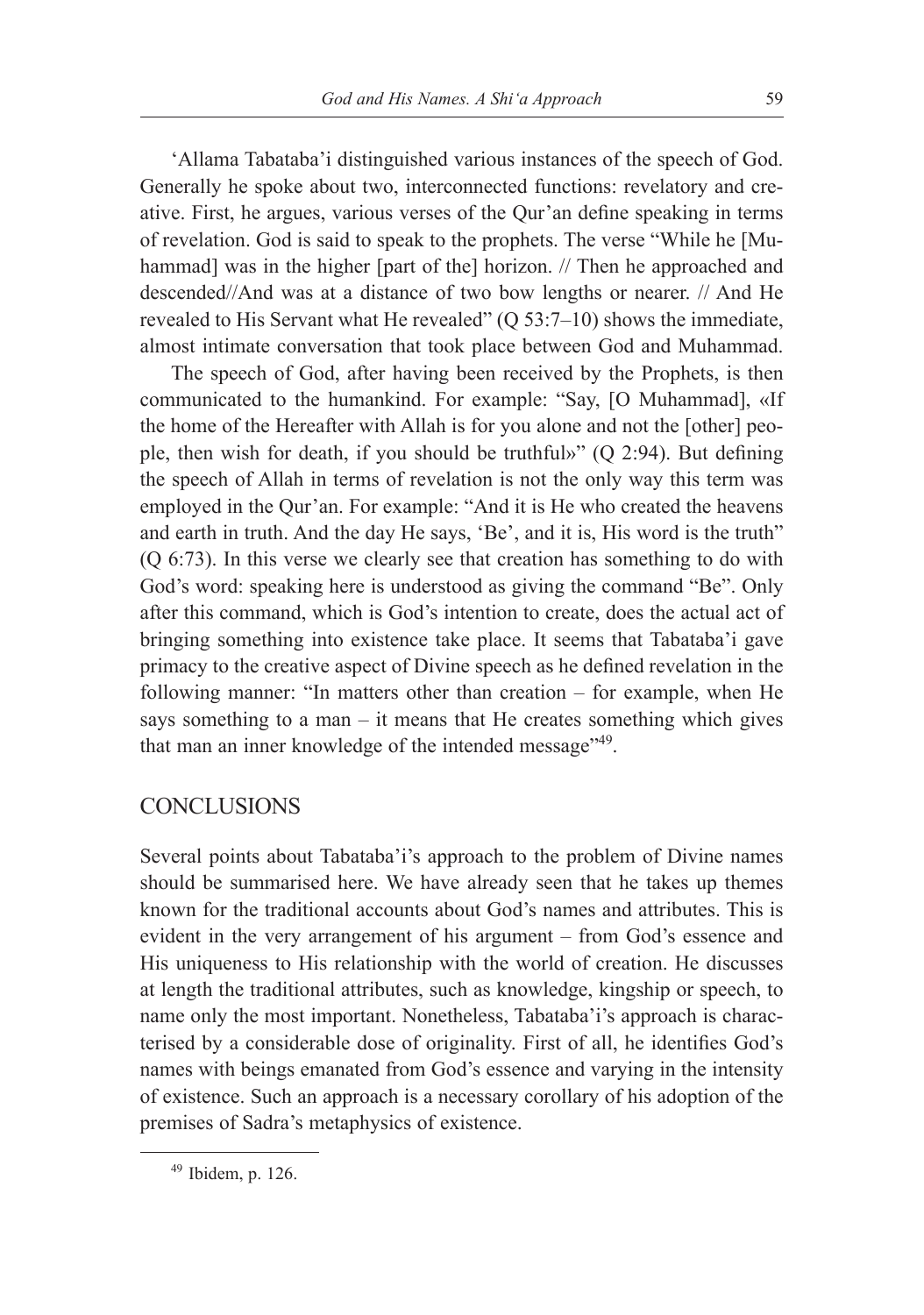Worth mentioning is Tabataba'i's non-literal approach to Divine names, which – as indicated previously – is characteristic for the whole Shi'a exegesis. Tabataba'i does not limit the number of names to 99, as is very often the case (the most canonical list of 99 beautiful names is that of al-Walid ibn Muslim), probably seeing in this number a metaphor that merely represents the plurality of names.

Other features of the 'Allama's account should be stressed too. One can detect a considerable attention to reconcile philosophical assumptions with the content of revelation. That it was a valid and pressing concern can be testified, *interalia*, by Tabataba'i's treatise "Ali and Metaphysics" in which the first imam Ali is said to have expressed the most important imperative of the Qur'an which is the search for knowledge and truth, especially in the realm of metaphysics, a task to be achieved through reasoning and demonstration. Tabataba'i, first and foremost a philosopher, turns in his analysis of God's names to the Qur'an and the hadith to find a textual basis for his views. Tabataba'i's concern to always quote the traditions of the imams shows his deep respect for Shi'a sources and his veneration for the imams as the exegetes of the Word of God but also, so to speak, the first ones to employ the scholastic method in their theology. Here I would like to conclude with one methodological note – even though mostly philosophical, the treatises analysed in this paper are also very much indebted to the genre of Qur'anic exegesis in the afore-mentioned efforts to bridge the gap between reason and revelation.

#### BIBLIOGRAPHY

- 1. Algar H., *'Allāma Sayyid Muḥammad Ḥusayn Ṭabāṭabā'ī: Philosopher, Exegete, and Gnostic*, "Journal of Islamic Studies" 2006, Vol. 17, No. 3, pp. 326–351.
- 2. Kamal M., *Mulla Sadra's Transcendent Philosophy*, Aldershot 2006.
- 3. Kāshifī M. R., *Ma'anā-shinākhtī Ṣifāt-i Ilahī az Dīdgāh-i 'Allāmih Ṭabāṭabā'ī*, "Kalām-i Islāmī" 1382 SH/2003, No. 48 (Zimistān/Winter), pp. 110–129.
- 4. Legenhausen M., *The Proof of the Sincere*, "Journal of Islamic Philosophy" 2005, No. 1, pp. 44–61.
- 5. Nasr S. H., *Ṣadr al-Dīn Shīrāzīand His Transcendent Theosophy Background, Life and Works*, Tehrān 1978.
- 6. Nāṭiqī H., *Barrasī-yi Taṭbīqī Mabhas-i Ṣifāt-i Ilahī az Manẓar-i 'Allāmih Ṭabāṭabā'ī va Abū Manṣūr Māturīdī*, "Ṭulū'"1384 SH/2005, No. 16 (Zimistān/Winter), pp. 85–104.
- 7. Rahman F., *The Philosophy of Mulla Sadra*, Albany 1975.
- 8. Ṭabāṭabā'ī M. Ḥ., *Āghāz-i Falsafih*, trans. M. A. Girāmī, Qum 1391 SH/2012.
- 9. Ṭabāṭabā'ī M. Ḥ., *Insān az Āghāz tā Anjām*, ed. H. Khusrawshāhī, trans. S. Larijānī, Qum 1391 SH/2012.